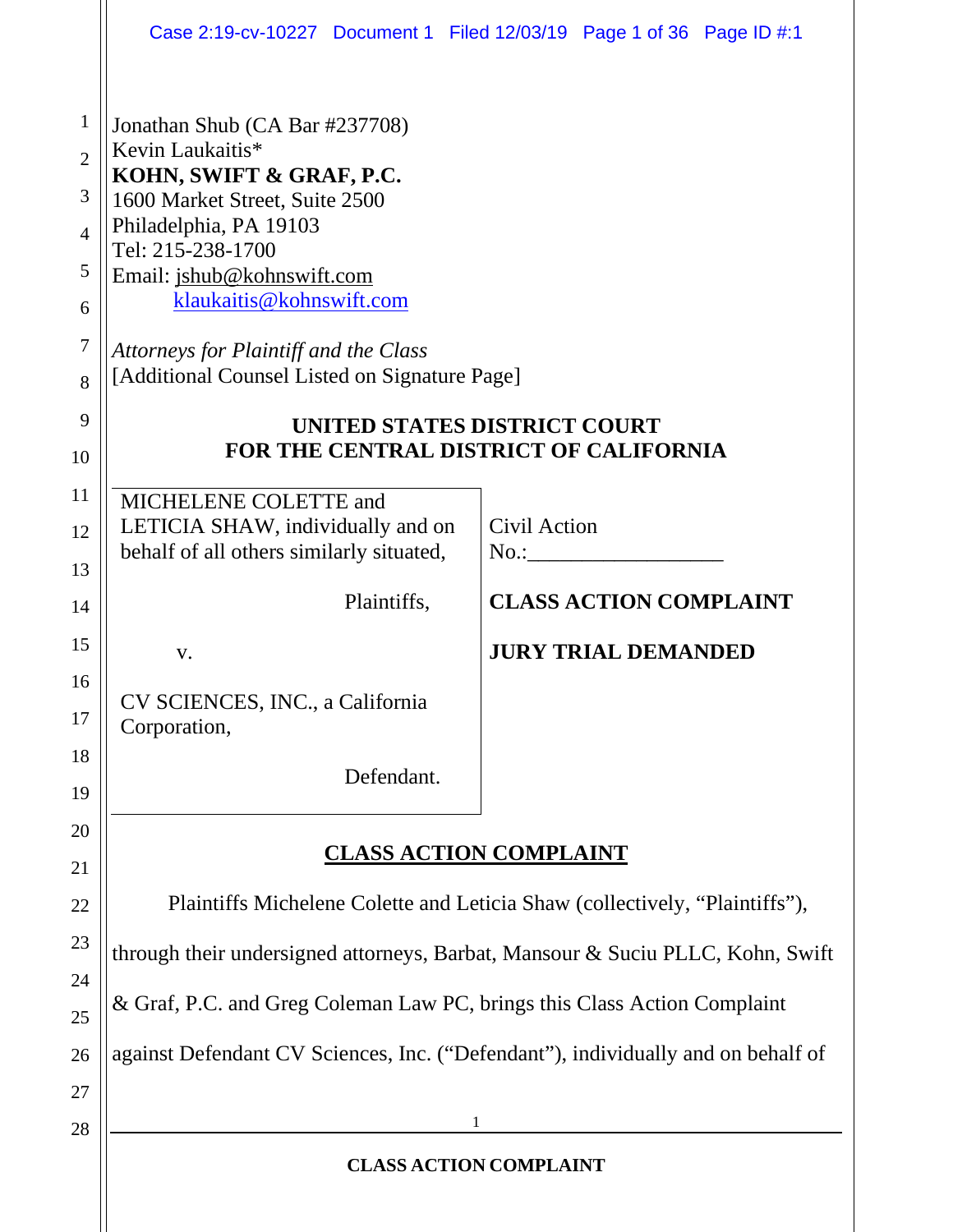all others similarly situated, and complain and allege upon personal knowledge as to themselves and their own acts and experiences and, as to all other matters, upon information and belief, including investigation conducted by their attorneys:

#### **NATURE OF THE ACTION**

1. This is a civil class action brought individually by Plaintiffs on behalf of consumers who purchased Defendant's "CBD Sprays", "CBD Oil Drops", "CBD Gummies", "CBD Capsules", and "CBD Softgels" (collectively the "CBD Products" or the "Products" $)$ <sup>1</sup>, all of which are promoted as products containing cannabidiol (CBD), for personal use and not for resale.

2. Defendant's Products, however, are illegal to sell.

3. Defendant formulates, manufactures, advertises, and sells the CBD Products throughout the United States, including in the State of California and Arizona.

4. The CBD (cannabidiol) Product market is a multibillion-dollar business enterprise that is lucrative for its market participants and is expected to further expand into a \$16 billion-dollar industry by 2025.<sup>2</sup>

- $<sup>1</sup>$  The Products contain numerous different flavors and dosages.</sup>
- <sup>2</sup> https://www.forbes.com/sites/irisdorbian/2019/03/12/cbd-market-could-pull-in-16-bln-by-2025-says-study/#69e764bb3efd Last Visited November 30, 2019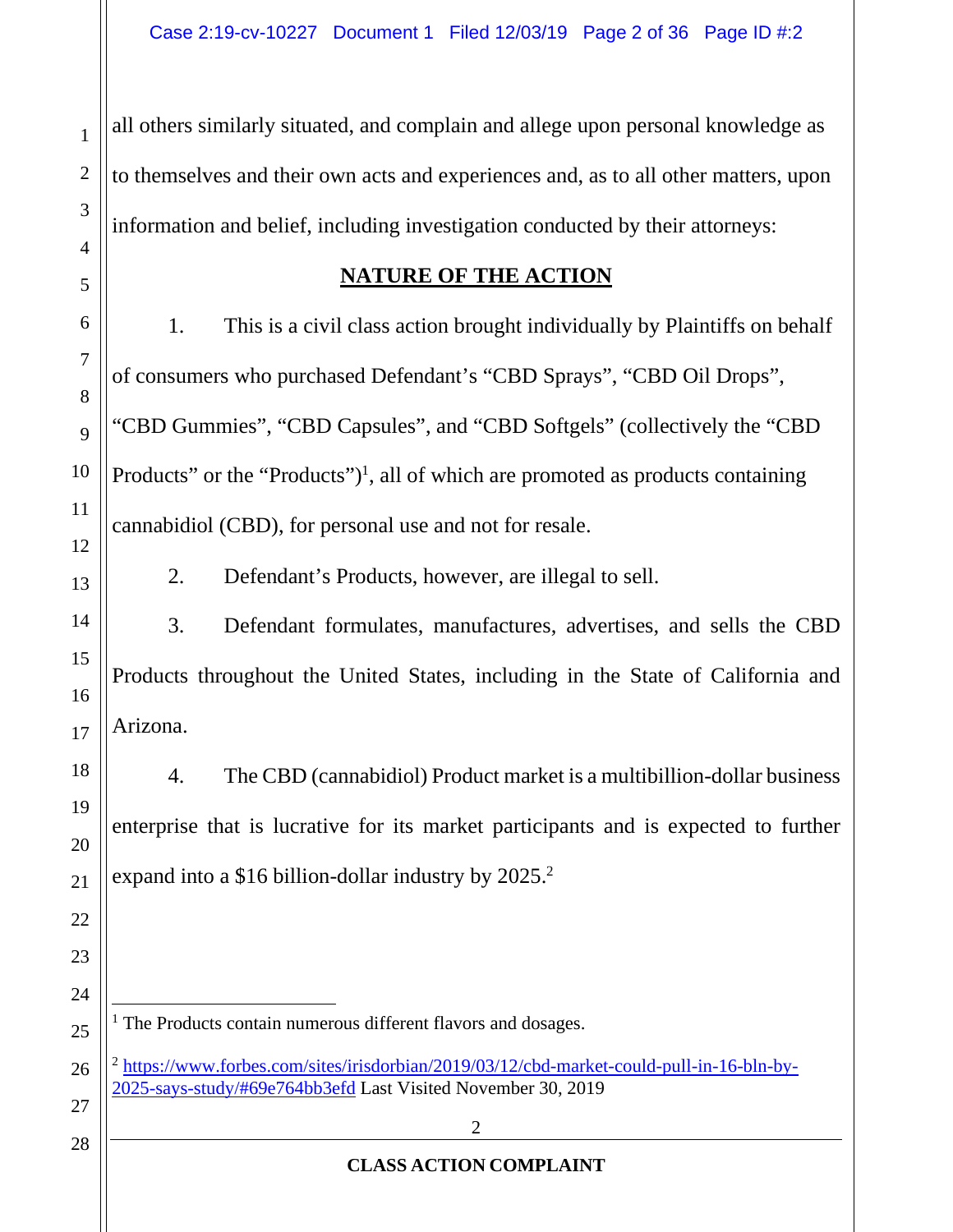5. With knowledge of growing consumer demand for CBD Products, Defendant has intentionally marketed and sold illegal CBD products.

6. Defendant's multiple and prominent systematic mislabeling of the Products form a pattern of unlawful and unfair business practices that harms the public.

7. Accordingly, Plaintiffs and each of the Class members have suffered an injury in fact caused by the false, fraudulent, unfair, deceptive, and misleading practices as set forth herein, and seek compensatory damages and injunctive relief.

8. Plaintiffs bring this suit to halt the unlawful sales and marketing of the CBD Products by Defendant and for damages she sustained as a result. Given the massive quantities of the Products sold all over the country, this class action is the proper vehicle for addressing Defendant's misconduct and for attaining needed relief for those affected.

9. Plaintiffs and each of the Class members accordingly suffered an injury in fact caused by the false, fraudulent, unfair, deceptive, and misleading practices set forth herein, and seek compensatory damages, statutory damages, and declaratory and injunctive relief.

# **JURISDICTION AND VENUE**

10. This Court has original jurisdiction over this controversy pursuant to 28 U.S.C. § 1332(d). The amount in controversy in this class action exceeds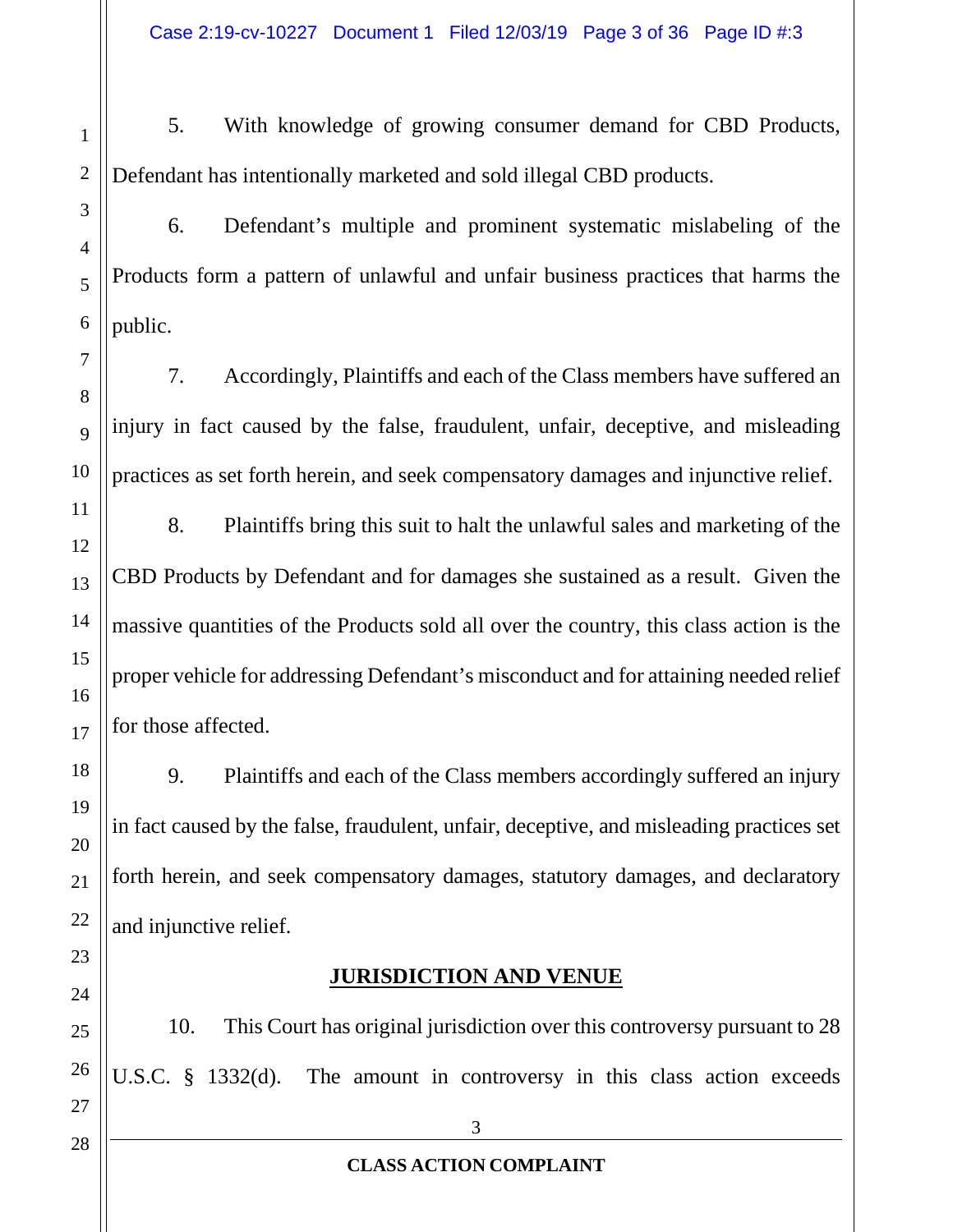\$5,000,000, exclusive of interest and costs, and there are numerous Class members who are citizens of states other than Defendant's state of citizenship.

11. This Court has personal jurisdiction over Defendant in this matter. The acts and omissions giving rise to this action occurred in the state of California. Defendant has been afforded due process because it has, at all times relevant to this matter, individually or through its agents, subsidiaries, officers and/or representatives, operated, conducted, engaged in and carried on a business venture in this state and/or maintained an office or agency in this state, and/or marketed, advertised, distributed and/or sold products, committed a statutory violation within this state related to the allegations made herein, and caused injuries to Plaintiff and putative Class Members, which arose out of the acts and omissions that occurred in the state of California, during the relevant time period, at which time Defendant was engaged in business activities in the state of California.

12. Venue is proper in this District pursuant to 28 U.S.C. § 1391(b)(2) and (c) because a substantial part of the events or omissions giving rise to Plaintiff's claims occurred in this District and because Defendant transacts business and/or has agents within this District and has intentionally availed itself of the laws and markets within this district.

1

2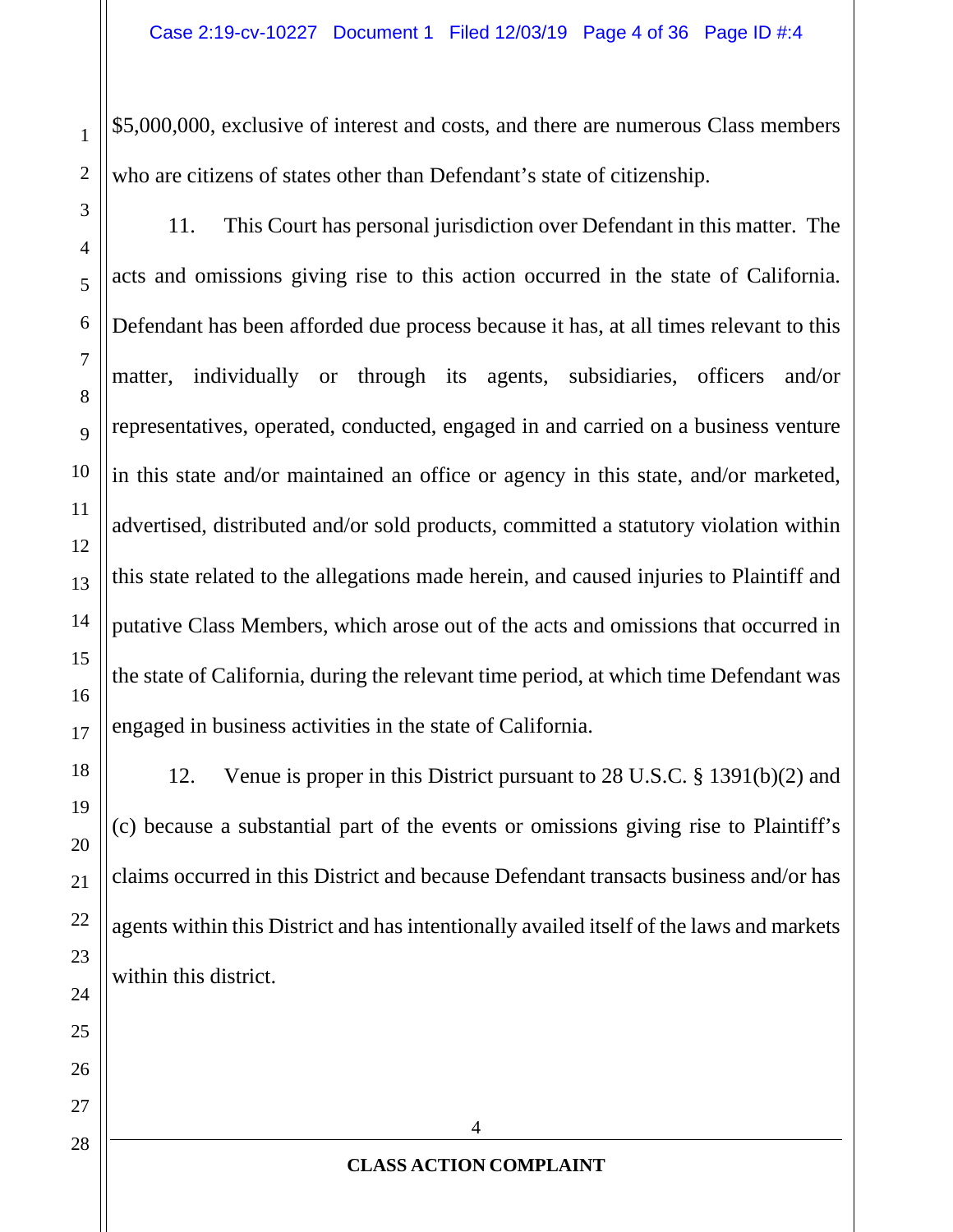### **PARTIES**

13. Plaintiff Michelene Colette is a citizen of Arizona who resides in Oracle, Arizona. Plaintiff purchased Defendant's CBD Spray product from Defendant's CBD sales representative in New York. Plaintiff purchased Defendant's CBD Spray approximately two years ago for approximately \$60. If Plaintiff knew the Products were not legally sold in the United States, Plaintiff would have not purchased them.

14. Plaintiff Leticia Shaw is a citizen of California who resides in Los Angeles, California. On September 27, 2018, Plaintiff Shaw purchased Defendant's CBD Oil Softgels 15mg Gold Formula from Defendant's website, https://pluscbdoil.com/, for a total cost of \$90.53, including tax and shipping. If Plaintiff knew the Products were not legally sold in the United States, Plaintiff would have not purchased them.

15. Defendant CV Sciences, Inc. is a California corporation with its principal place of business at 10070 Barnes Canyon Rd., San Diego, CA 92121.

# **FACTUAL ALLEGATIONS**

16. At all relevant times, Defendant has marketed its Products in a consistent and uniform manner. Defendant sells the Products in all 50 states on its website and through various distributors and sales channels.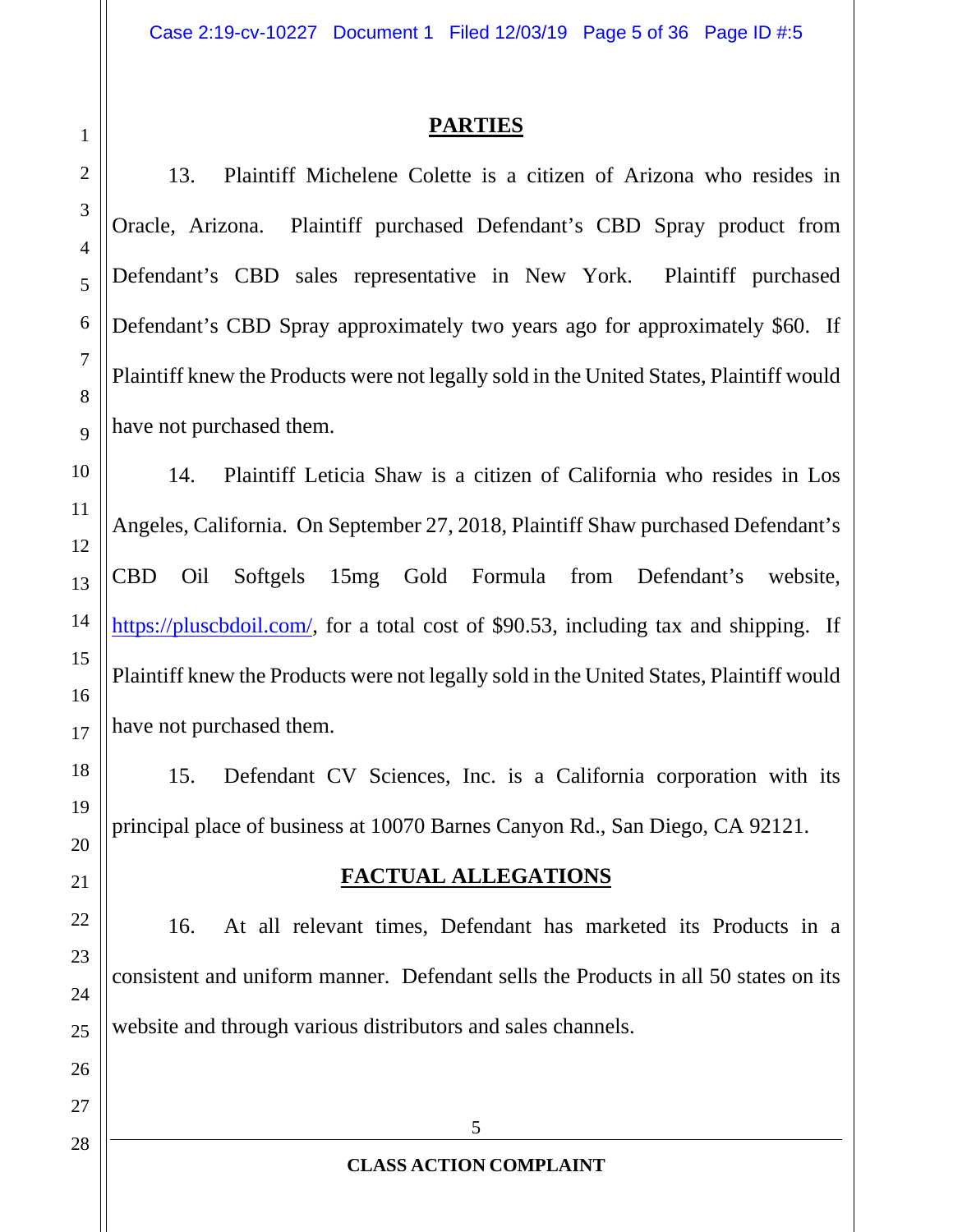### *DEFENDANT'S ILLEGAL PRODUCTS*

17. On November 22, 2019, the United States Food & Drug Administration sent roughly 15 Warning Letters discussing numerous violations of CBD products, including but not limited to; Dietary Supplement Labeling, Unapproved New Drugs, Misbranded Drugs, Adulterated Human Foods, Unapproved New Animal Drugs, and Adultered Animal Foods. All of these violations of the Food, Drug and Cosmetic Act make CBD products illegal to sell.<sup>3</sup>

#### *Dietary Supplement Labeling*

18. All of Defendant's Products are mislabeled as Dietary Supplements or contain the illegal dietary ingredient CBD. Every product contains a Supplement Facts section on the back of the container which is reserved for dietary supplements and explicitly state "Dietary Supplement" on the front of the packaging: <sup>3</sup> See https://www.fda.gov/news-events/press-announcements/fda-warns-15-companies-illegallyselling-various-products-containing-cannabidiol-agencydetails?utm\_campaign=112519\_Statement\_FDA%20warns%20companies%20for%20illegally% 20selling%20various%20products%20containing%20cannabidiol&utm\_medium=email&utm\_so urce=Eloqua Last visited November 27, 2019.

#### **CLASS ACTION COMPLAINT**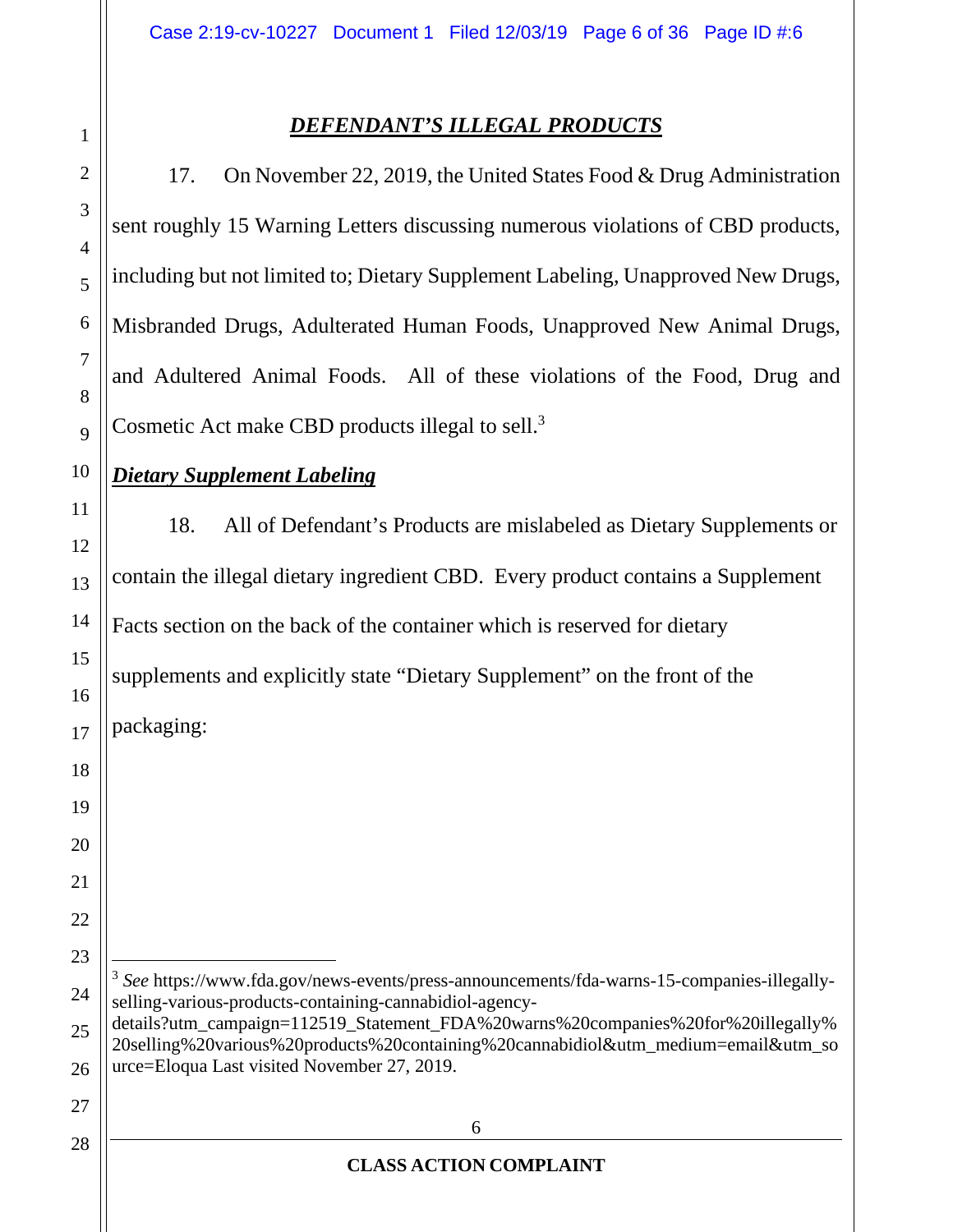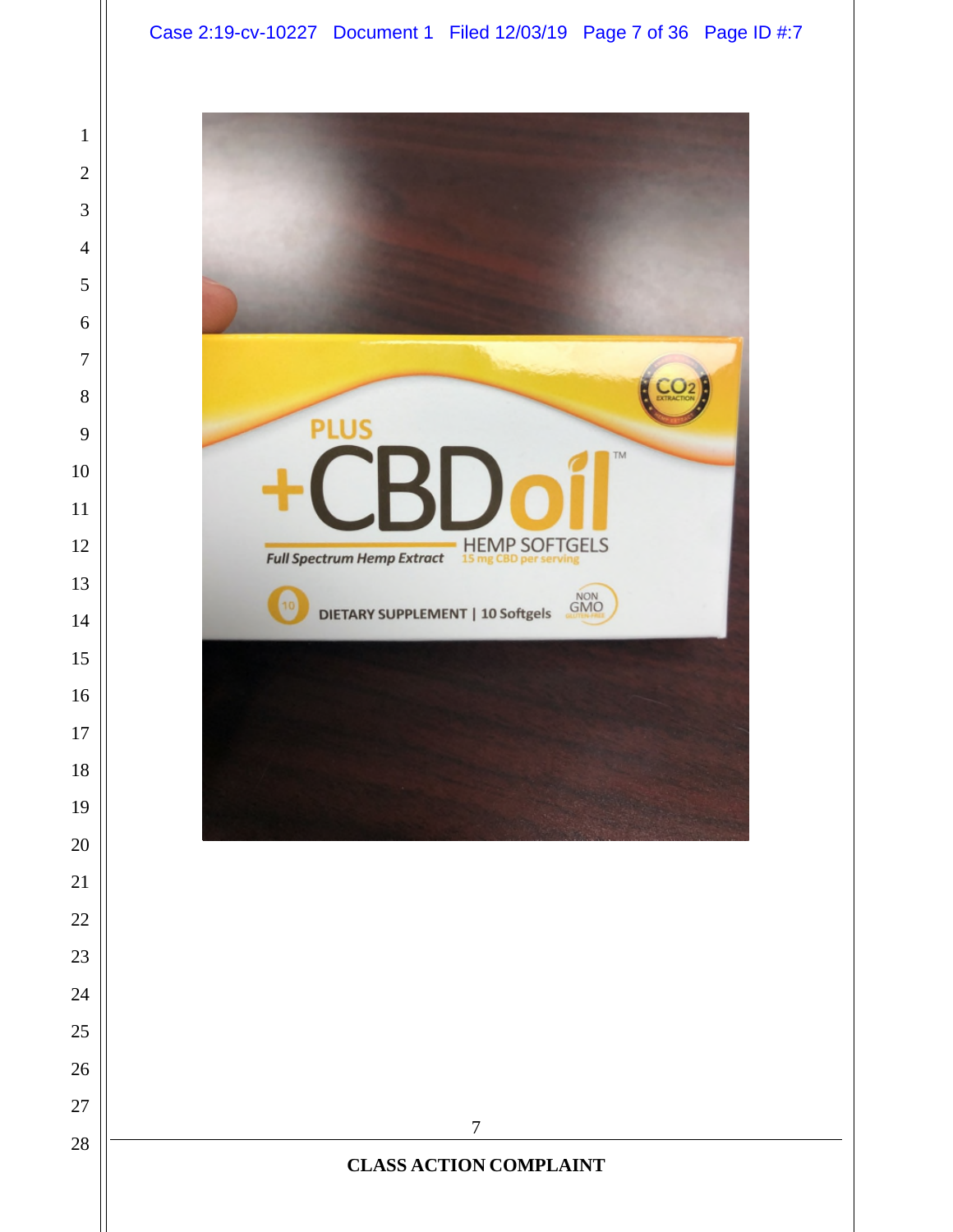

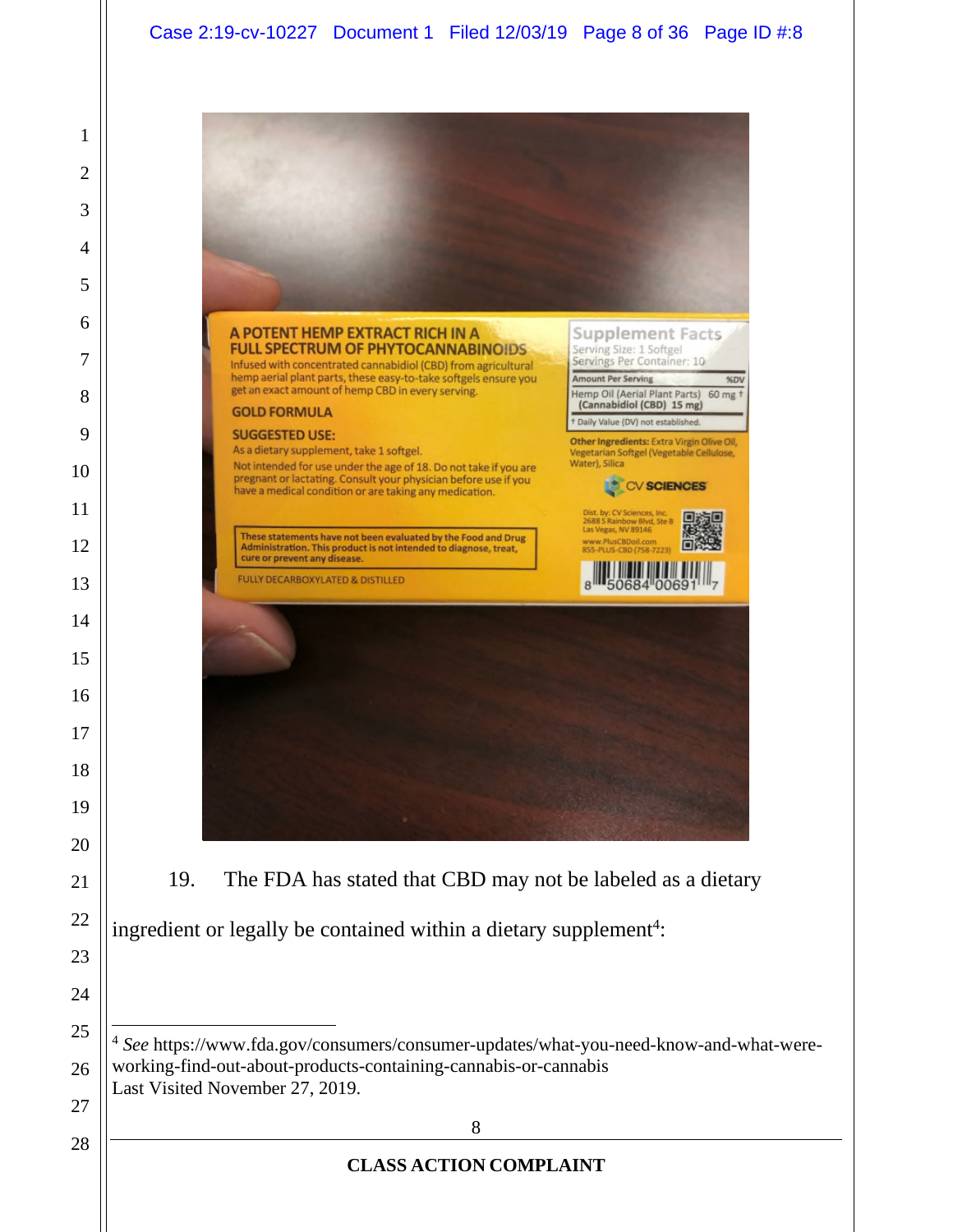#### Case 2:19-cv-10227 Document 1 Filed 12/03/19 Page 9 of 36 Page ID #:9

- The FDA has approved only one CBD product, a prescription drug product to treat two rare, severe forms of epilepsy.
- It is currently illegal to market CBD by adding it to a food or labeling it as a dietary supplement.
- The FDA has seen only limited data about CBD safety and these data point to real risks that need to be considered before taking CBD for any reason.

20. Defendant's Products cannot be dietary supplements because they do not meet the definition of a dietary supplement under section 201(ff) of the FD&C Act, 21 U.S.C. 321(ff). The FDA has concluded, based on available evidence, that CBD products are excluded from the dietary supplement definition under sections  $201(ff)(3)(B)(i)$  and (ii) of the FD&C Act, 21 U.S.C. 321(ff)(3)(B)(i) and (ii). Under those provisions, if an article (such as CBD) is an active ingredient in a drug product that has been approved under section 505 of the FD&C Act, 21 U.S.C. 355, or has been authorized for investigation as a new drug for which substantial clinical investigations have been instituted and for which the existence of such investigations has been made public, then products containing that substance are outside the definition of a dietary supplement.<sup>5</sup> There is an exception if the

<sup>5</sup> CBD is the active ingredient in the approved drug product Epidiolex. Furthermore, the existence of substantial clinical investigations regarding CBD has been made public. For example, two such substantial clinical investigations include GW Pharmaceuticals' investigations regarding Sativex and Epidiolex. (See Sativex Commences US Phase II/III Clinical Trial in Cancer PainExternal Link Disclaimer and GW Pharmaceuticals Receives Investigational New Drug (IND) from FDA for Phase 2/3 Clinical Trial of Epidiolex in the Treatment of Dravet SyndromeExternal Link Disclaimer). FDA considers a substance to be "authorized for investigation as a new drug" if it is the subject of an Investigational New Drug

#### **CLASS ACTION COMPLAINT**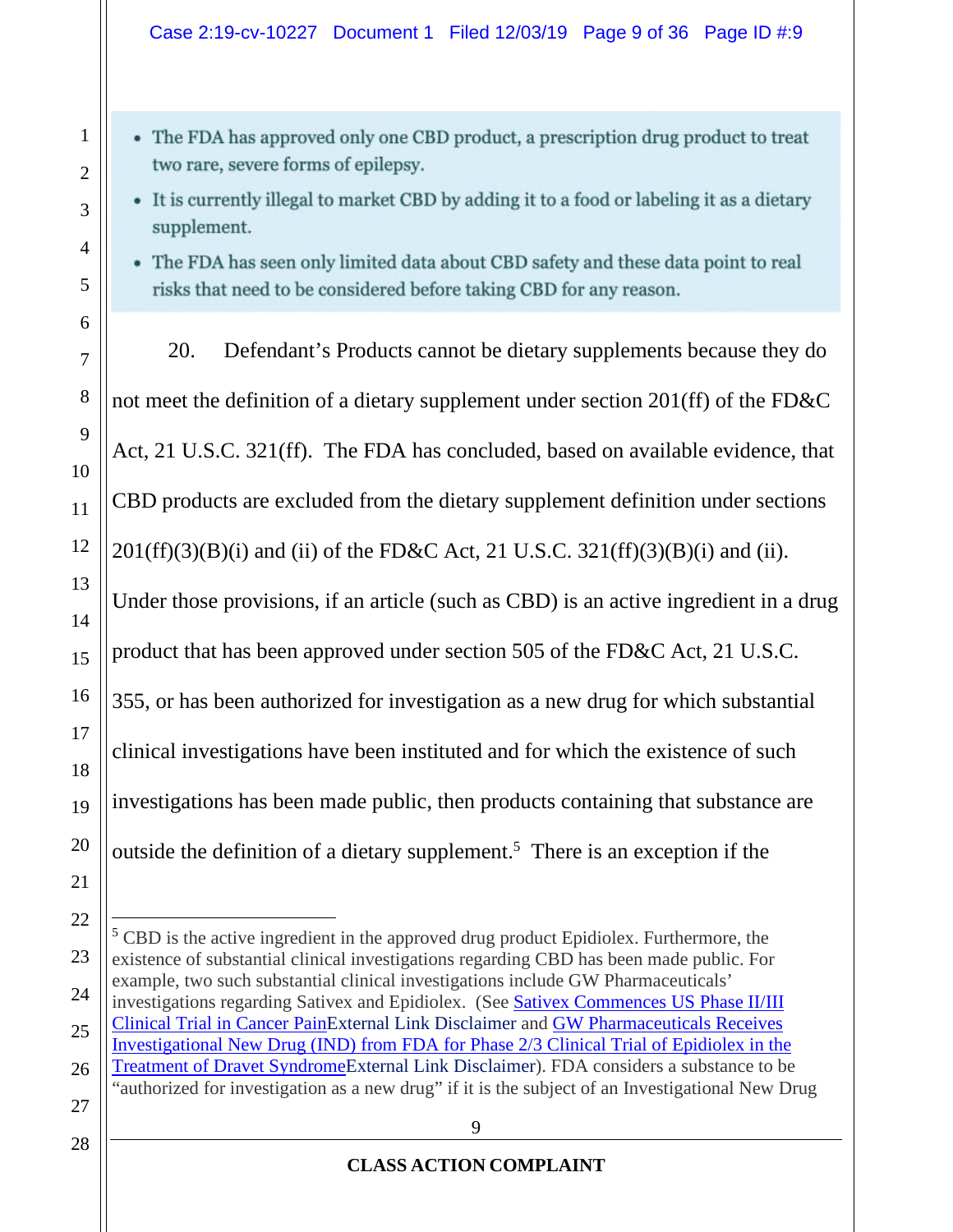substance was "marketed as" a dietary supplement or as a conventional food before 1 2 the new drug investigations were authorized; however, based on the evidence 3 available to the FDA, the FDA has concluded that this is not the case for 4 CBD. The FDA is not aware of any evidence that would call into question its 5 6 current conclusion that CBD products are excluded from the dietary supplement 7 definition under sections  $201(ff)(3)(B)(i)$  and (ii) of the FD&C Act. 8 *Sublingual Delivery System* 9 10 21. Defendant's Spray product directs consumers to spray the CBD product 11 in mouth and swish around for a specific amount of time: 12 13 **INSTRUCTIONS:** Spray twice in mouth, hold for up to 30 seconds, then swallow. 14 15 *See* https://pluscbdoil.com/cbd-product/cbd-oil-spray/ Last visited November 27, 16 17 2019. 18 22. The FD&C Act defines the term "dietary supplement" in section 19  $201(ff)(2)(A)(i)$  of the FD&C Act, 21 U.S.C. 321(ff)(2)(A)(i), as a product that is 20 21 "intended for ingestion." Because sublingual products are intended to enter the 22 body directly through the skin or mucosal tissues, they are not intended for 23 24 application (IND) that has gone into effect. Under 21 CFR 312.2, unless a clinical investigation 25 meets the limited criteria in that regulation, an IND is required for all clinical investigations of 26 products that are subject to section 505 of the FD&C Act. 27 10 28 **CLASS ACTION COMPLAINT**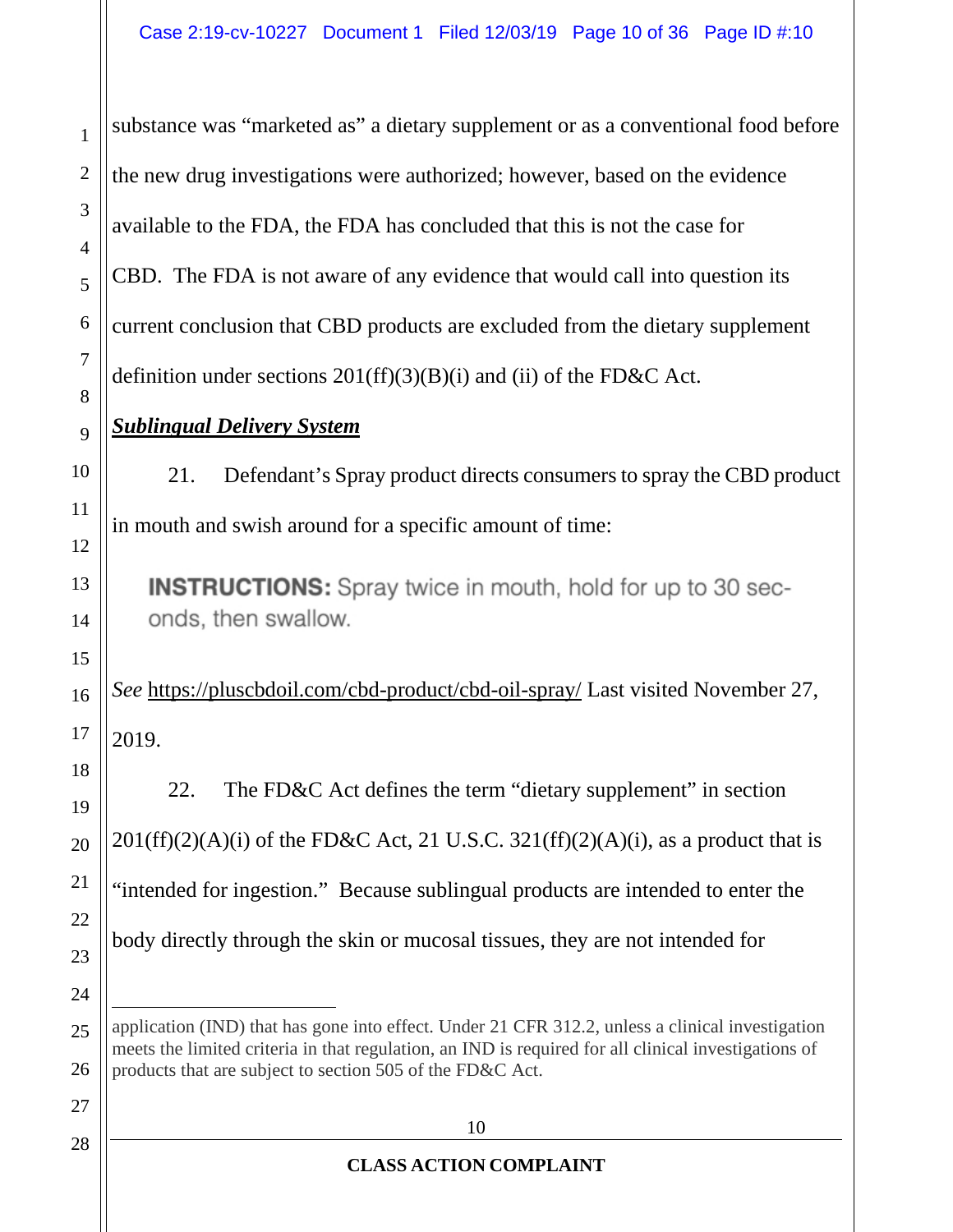ingestion. Therefore, the product bears directions for use as a sublingual product, such product does not meet the definition of a dietary supplement under the FD&C Act.

23. Defendant's conduct is also deceptive, unfair, and unlawful in that it violates the prohibition against the sale of adulterated and misbranded products under California's Sherman Laws, which adopt the federal labeling regulations as the food labeling requirements of the state. Cal. Health & Safety Code § 110100.

24. The introduction of adulterated and misbranded food into interstate commerce is prohibited under the FDCA and the parallel state statute cited in this Class Action Complaint.

25. Plaintiffs and Class Members would not have purchased the Products or would have paid less for the Products if they were aware of the misleading labeling of the Products by Defendant.

26. Defendant intended for Plaintiffs and the Class members to be deceived or misled.

27. Defendant's deceptive and misleading practices proximately caused harm to the Plaintiffs and the Class.

28. Plaintiffs and Class members would not have purchased the Products, or would have not paid as much for the Products, had they known the truth about the mislabeled and falsely advertised Products.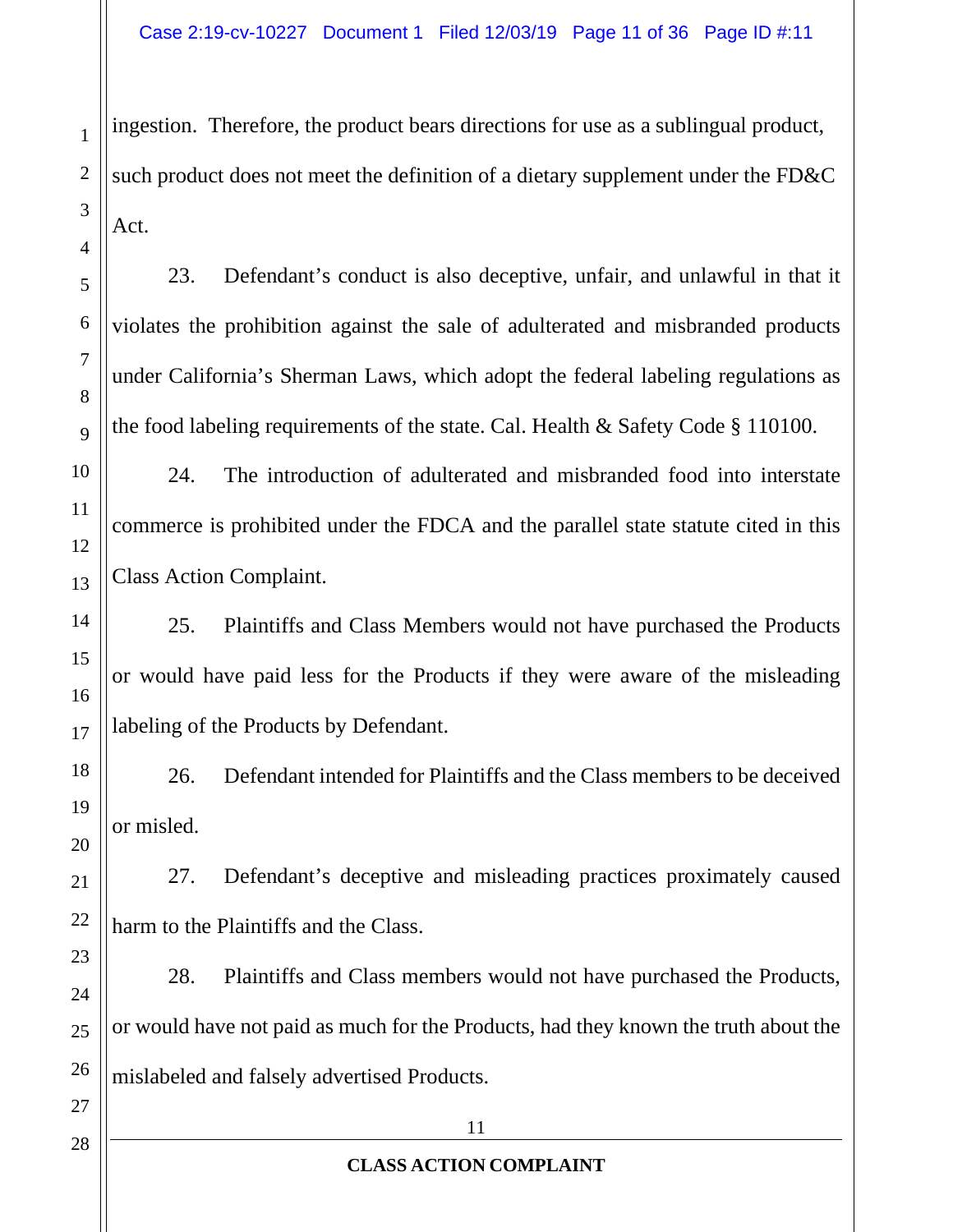### **CLASS ACTION ALLEGATIONS**

29. Plaintiffs seek to represent a class defined as all persons in the United States who purchased the Products during the class period (the "Class"). Excluded from the Class are Defendant, and its affiliates, employees, officers and directors, persons or entities that purchased the Products for resale, and the Judge(s) assigned to this case. Plaintiffs reserve the right to seek narrower multi-state subclasses as appropriate.

30. Plaintiff Shaw also seeks to represent a Subclass of all persons in California who purchased the Products during the class period (the "California Subclass"). Excluded from the California Subclass are Defendant, its affiliates, employees, officers and directors, persons or entities that purchased the Products for resale, and the Judge(s) assigned to this case.

31. Plaintiff Colette also seeks to represent a Subclass of all persons in Arizona who purchased the Products during the class period (the "Arizona Subclass"). Excluded from the Arizona Subclass are Defendant, its affiliates, employees, officers and directors, persons or entities that purchased the Products for resale, and the Judge(s) assigned to this case.

32. Plaintiffs further reserve the right to redefine the Class(es), and/or requests for relief.

1

2

3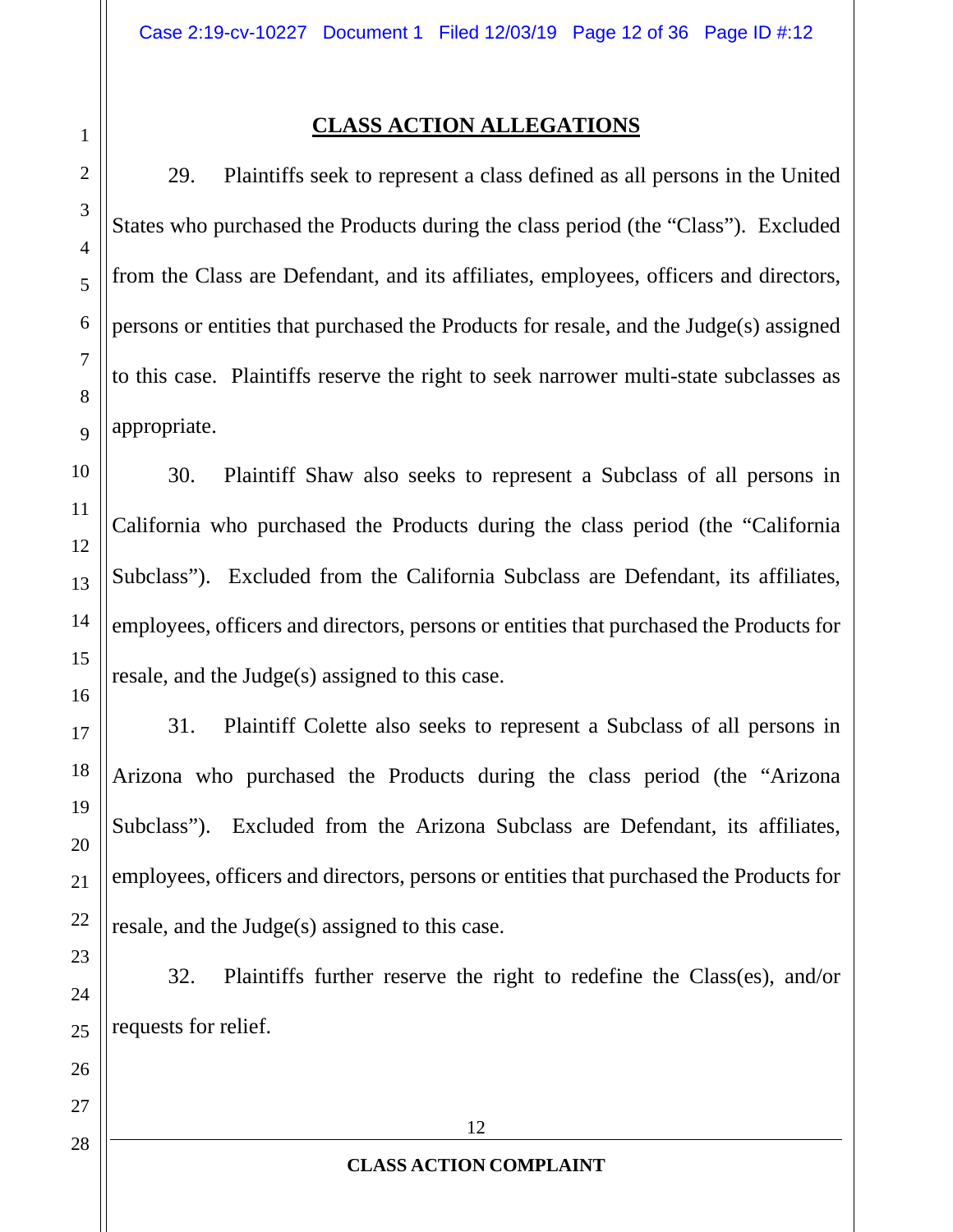33. Certification of Plaintiffs' claims for class-wide treatment is appropriate because Plaintiffs can prove the elements of their claims on a class-wide basis using the same evidence as would be used to prove those elements in individual actions alleging the same claims.

34. The members of the proposed Class(es) are so numerous that joinder of all members is impracticable.

35. The exact number of Class members is unknown. Due to the nature of the trade and commerce involved, as well as the number of online and direct complaints, Plaintiffs believe the Class consists of thousands of consumers.

36. Common questions of law and fact affect the right of each Class member, and a common relief by way of damages is sought for Plaintiffs and Class members.

37. Common questions of law and fact that affect Class members include,

but are not limited to:

- a. Whether the Products, when used by consumers in a normal and customary manner and/or in accordance with Defendant's suggested use, works as advertised, marketed, and conveyed to consumers;
- b. Whether, in the course of business, Defendant represented that the Products have characteristics, uses, benefits, or qualities that they do not have when used by consumers in a normal and customary manner and/or in accordance with Defendant's suggested use;
	- c. Whether the claims Defendant made and is making regarding the Products are unfair or deceptive; specifically, whether the Products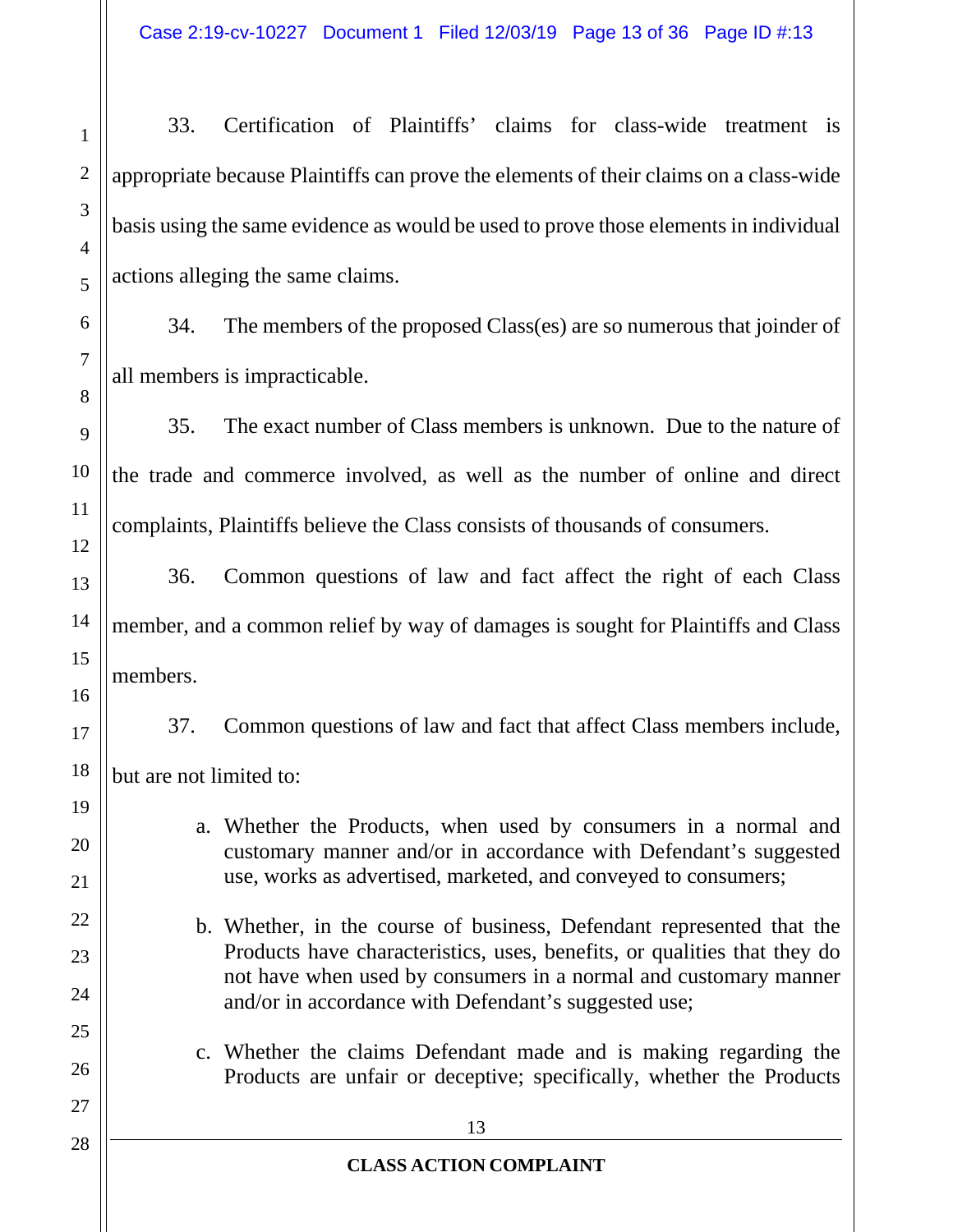1

2

3

4

5

6

7

8

9

10

11

12

13

14

15

16

17

18

19

20

21

22

23

24

25

26

27

28

were illegally labeled as dietary supplements with illegal delivery instructions;

- d. Whether Defendant knew at the time the consumer transactions took place that consumers would not receive the promised benefits of the Products that Defendant was claiming they would receive;
- e. Whether Defendant knowingly made misleading statements in connection with consumer transactions that reasonable consumers were likely to rely upon to their detriment;
- f. Whether Defendant knew or should have known that the representations and advertisements regarding the Products were unsubstantiated, false, and misleading;
- g. Whether Defendant has breached express and implied warranties in the sale and marketing of the Products;
- h. Whether Defendant's conduct violates public policy;
- i. Whether Defendant's acts and omissions violate California law;
- j. Whether Defendant's act and omissions violate the Arizona consumer protection law;
- k. Whether Defendant has been unjustly enriched by the sale of the Products to the Plaintiffs and the Class Members;
- l. Whether Plaintiffs and the Class Members did not receive the benefit of their bargain when purchasing the Products;
- m. Whether the Plaintiffs and the Class Members suffered monetary damages, and, if so, what is the measure of those damages;
- n. Whether Plaintiffs and the Class Members are entitled to an injunction, damages, restitution, equitable relief, and other relief deemed appropriate, and, if so, the amount and nature of such relief.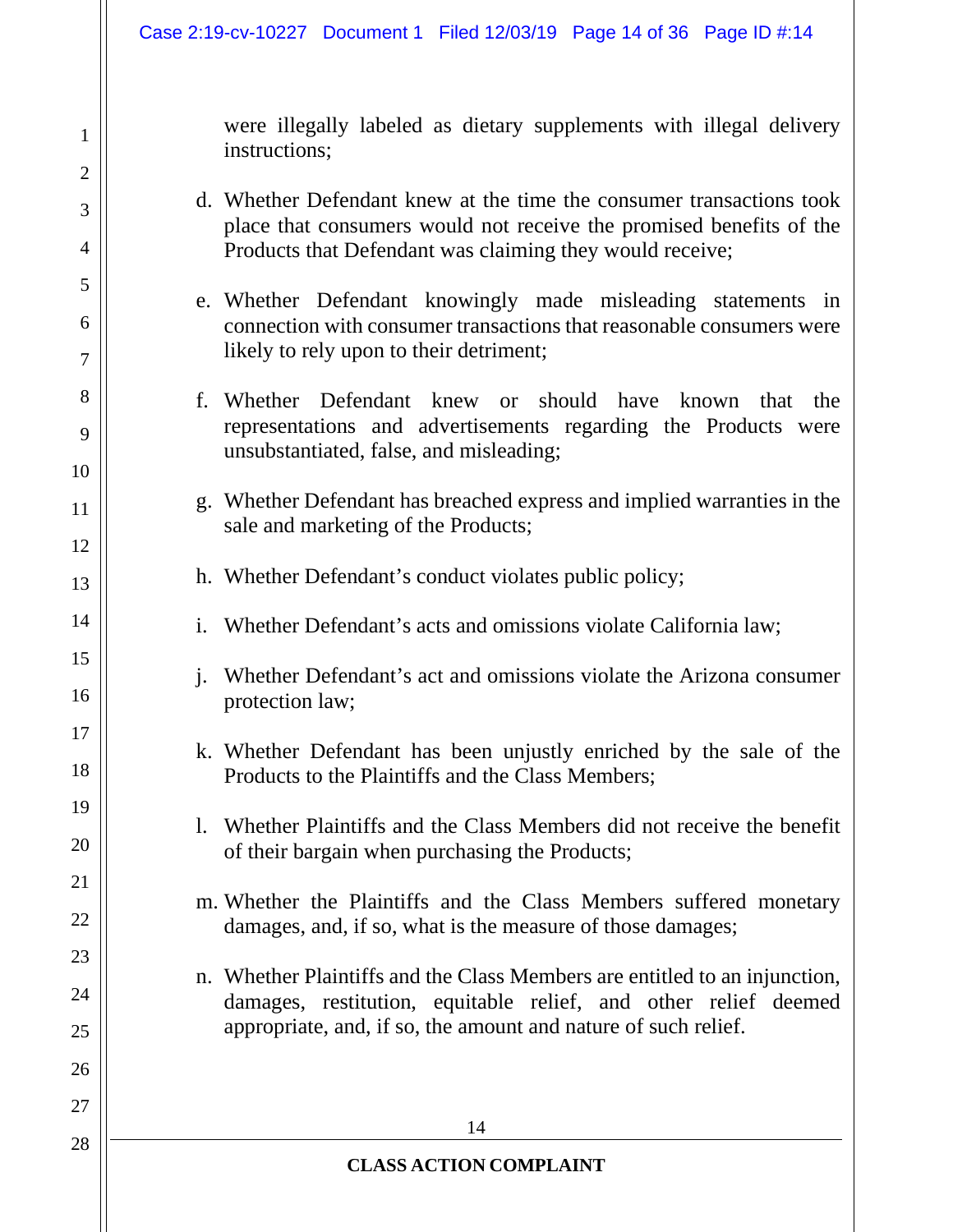38. Defendant engaged in a common course of conduct giving rise to the legal rights sought to be enforced by Plaintiffs, on behalf of themselves and the other Class members. Similar or identical statutory and common law violations, business practices, and injuries are involved. Individual questions, if any, are pale by comparison, in both quality and quantity, to the numerous common questions that dominate this action.

39. Additionally, the factual basis of Defendant's conduct is common to all Class members and represents a common thread of misconduct resulting in injury and damages to all members of the Class.

40. The named Plaintiffs will fairly and adequately assert and protect the interests of the Class. Specifically, they have hired attorneys who are experienced in prosecuting class action claims and will adequately represent the interests of the Class; and they have no conflict of interests that will interfere with the maintenance of this class action.

- a. The common questions of law and fact set forth herein predominate over any questions affecting only individual Class members;
- b. The Class is so numerous as to make joinder impracticable but not so numerous as to create manageability problems;
- c. There are no unusual legal or factual issues which would create manageability problems, and depending on discovery, manageability will not be an issue as much information is solely in Defendant's possession;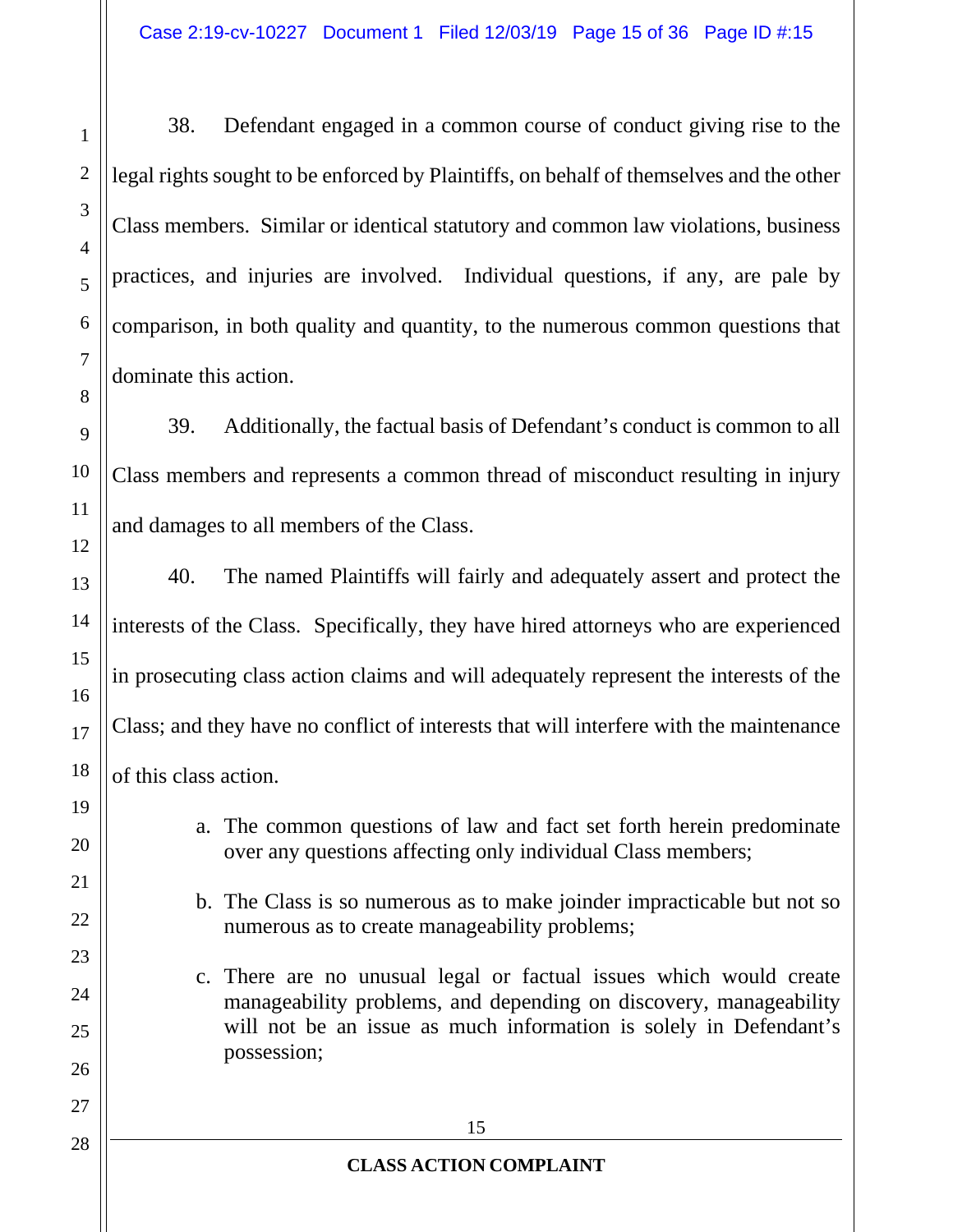- d. Prosecution of separate actions by individual members of the Class would create a risk of inconsistent and varying adjudications against Defendant when confronted with incompatible standards of conduct;
- e. Adjudications with respect to individual members of the Class could, as a practical matter, be dispositive of any interest of other members not parties to such adjudications, or substantially impair their ability to protect their interests; and
- f. The claims of the individual Class members are small in relation to the expenses of litigation, making a Class action the only procedure in which Class members can, as a practical matter, recover. However, the claims of individual Class members are collectively large enough to justify the expense and effort in maintaining a class action.

### **CAUSES OF ACTION**

### **COUNT I California's Unfair Competition Law Cal. Bus. & Prof. Code § 17200 et seq. ("UCL") (On Behalf of the California Subclass)**

41. Plaintiffs re-allege and incorporate by reference the allegations contained in Paragraphs 1 through 40, as though set forth fully herein.

42. Plaintiff Shaw brings this claim individually and on behalf of the members of the proposed California Subclass against Defendant.

43. The UCL prohibits any "unlawful, unfair or fraudulent business act or

practice." Cal. Bus. & Prof. Code § 17200.

1

2

3

4

5

6

7

8

9

10

11

12

13

14

15

16

17

18

19

20

21

22

23

24

25

26

27

28

44. The acts, omissions, misrepresentations, practices, and non-disclosures of Defendant as alleged herein constitute business acts and practices.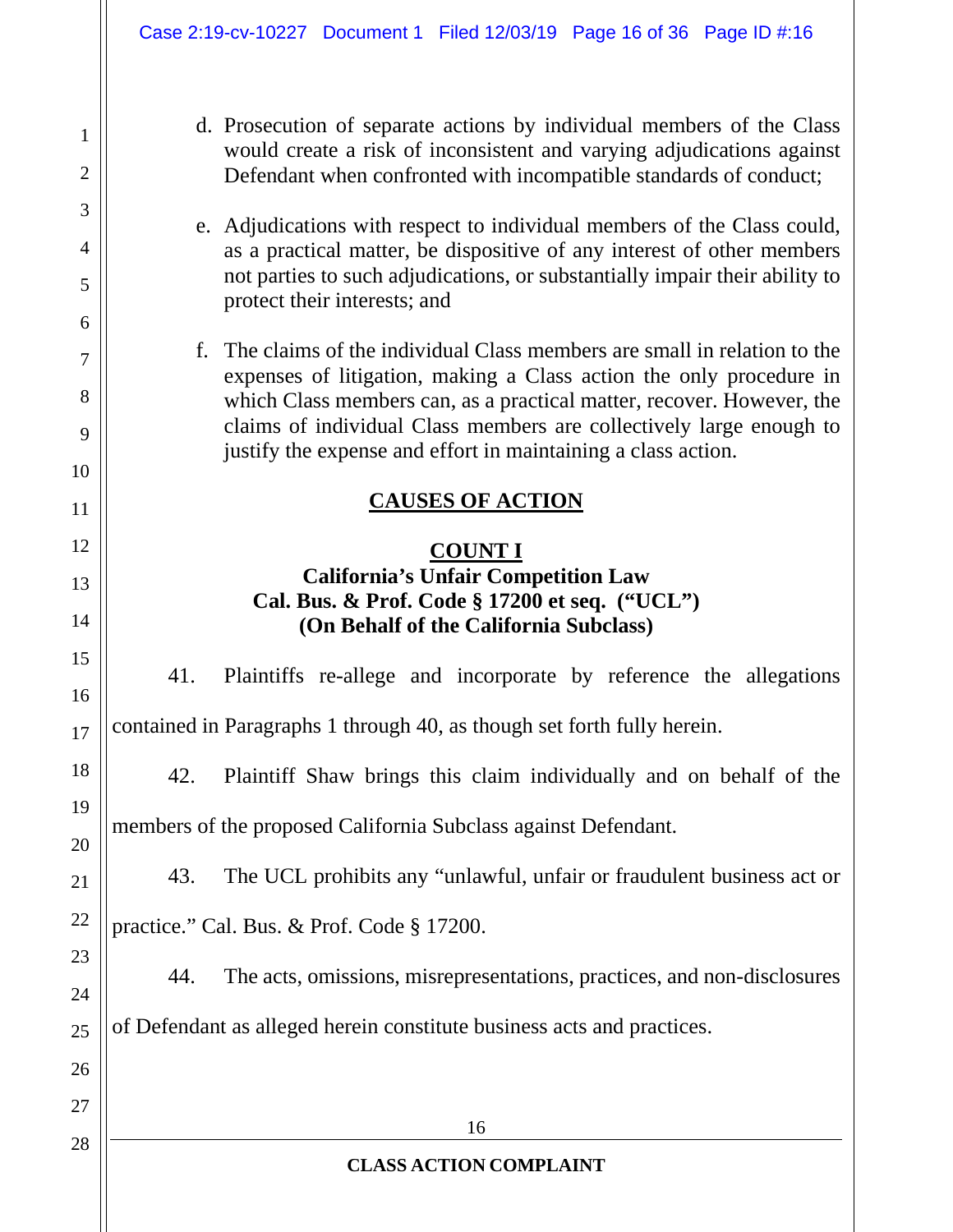Case 2:19-cv-10227 Document 1 Filed 12/03/19 Page 17 of 36 Page ID #:17

45. Unlawful: The acts alleged herein are "unlawful" under the UCL in that they violate at least the following laws:

a. The False Advertising Law, Cal. Bus. & Prof. Code §§ 17500 et seq.;

b. The Consumers Legal Remedies Act, Cal. Civ. Code §§ 1750 et seq.;

c. The Federal Food, Drug, and Cosmetic Act, 21 U.S.C. §§ 301 et seq.; and

d. The California Sherman Food, Drug, and Cosmetic Law, Cal. Health & Safety Code §§ 110100 et seq.

46. Unfair: Defendant's conduct with respect to the labeling, advertising, and sale of the Products was "unfair" because Defendant's conduct was immoral, unethical, unscrupulous, or substantially injurious to consumers and the utility of their conduct, if any, does not outweigh the gravity of the harm to their victims.

47. Defendant's conduct with respect to the labeling, advertising, and sale of the Products was and is also unfair because it violates public policy as declared by specific constitutional, statutory or regulatory provisions, including but not limited to the applicable sections of: the Consumers Legal Remedies Act, the False Advertising Law, the Federal Food, Drug, and Cosmetic Act, and the California Sherman Food, Drug, and Cosmetic Law.

48. Defendant's conduct with respect to the labeling, advertising, and sale of the Products was and is unfair because the consumer injury was substantial, not

26 27 28

1

2

3

4

5

6

7

8

9

10

11

12

13

14

15

16

17

18

19

20

21

22

23

24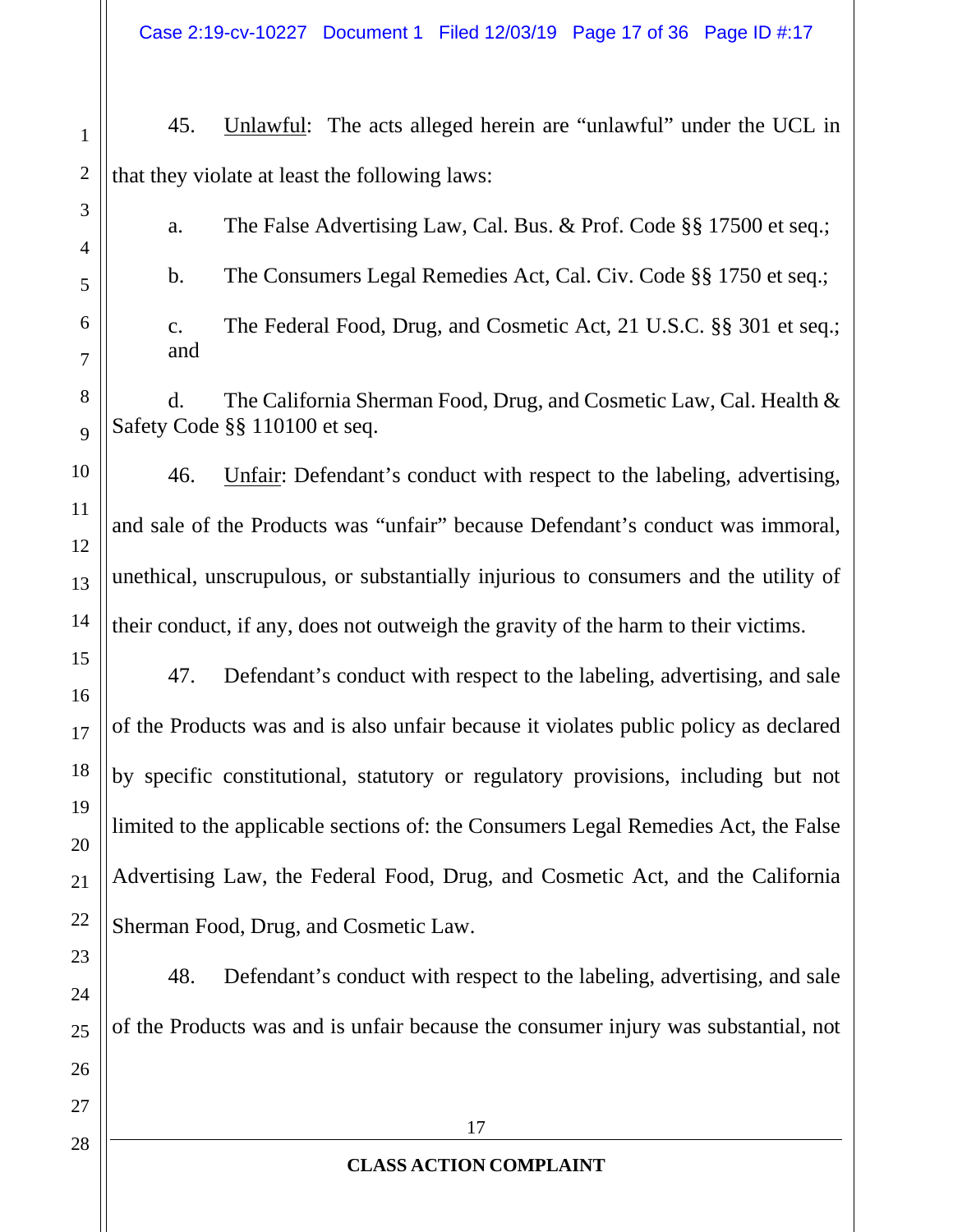outweighed by benefits to consumers or competition, and not one consumer themselves could reasonably have avoided.

49. Fraudulent: A statement or practice is "fraudulent" under the UCL if it is likely to mislead or deceive the public, applying an objective reasonable consumer test.

50. As set forth herein, Defendant's claims relating the ingredients stated on the Products' labeling and moreover that the Products were labeled as illegal dietary supplements with illegal delivery instruction is likely to mislead reasonable consumers to believe the product is legal to purchase.

51. Defendant profited from its sale of the falsely, deceptively, and unlawfully advertised and packaged Products to unwary consumers.

52. Plaintiff and California Subclass Members are likely to continue to be damaged by Defendant's deceptive trade practices, because Defendant continues to disseminate misleading information on the Products' packaging. Thus, injunctive relief enjoining Defendant's deceptive practices is proper.

53. Defendant's conduct caused and continues to cause substantial injury to Plaintiff and the other California Subclass Members. Plaintiff has suffered injury in fact as a result of Defendant's unlawful conduct.

54. In accordance with Bus. & Prof. Code § 17203, Plaintiff seeks an order enjoining Defendant from continuing to conduct business through unlawful, unfair,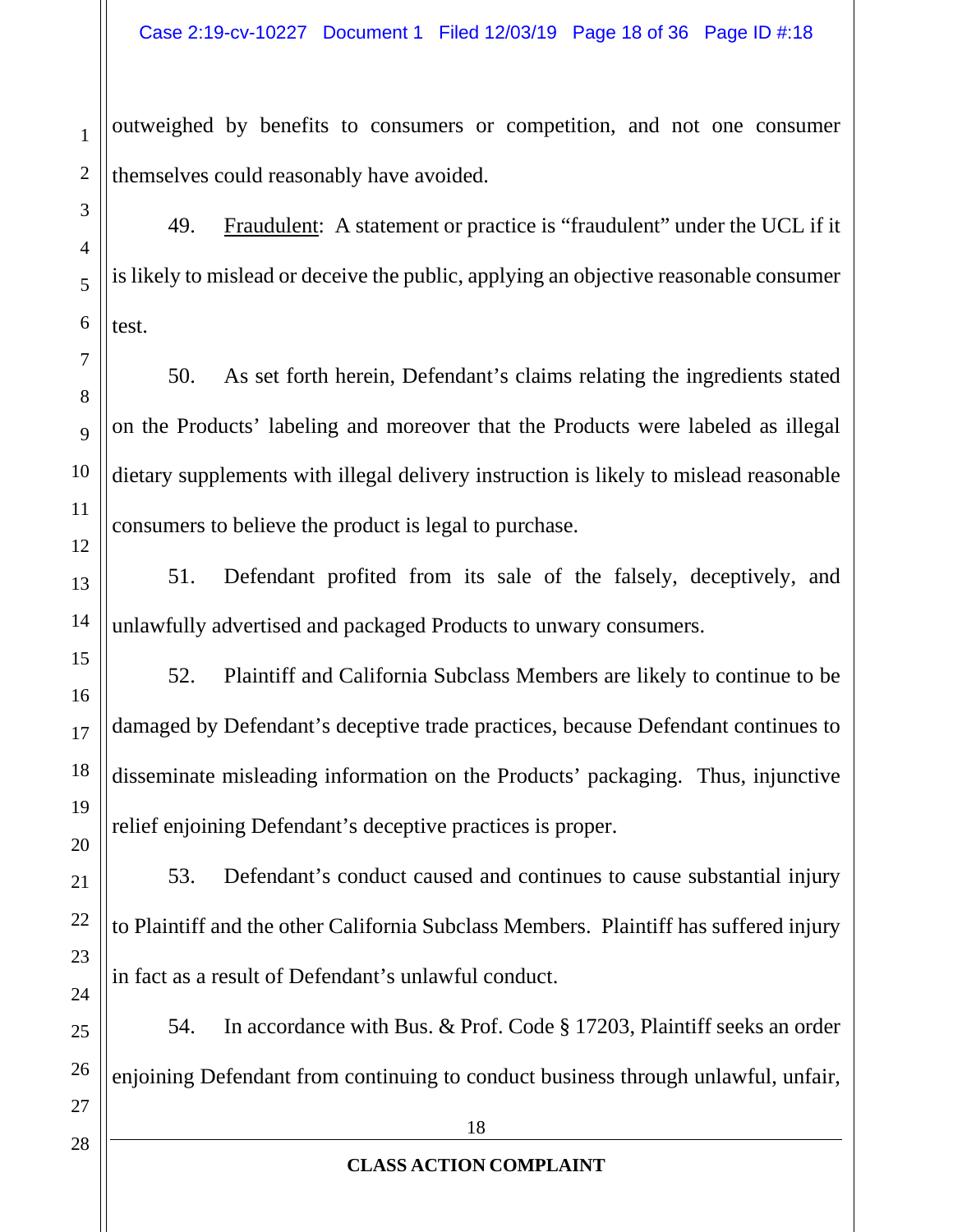and/or fraudulent acts and practices, and to commence a corrective advertising campaign.

55. Plaintiff and the California Subclass also seek an order for and restitution of all monies from the sale of the Products, which were unjustly acquired through acts of unlawful competition.

#### **COUNT II California's False Advertising Law Cal. Bus. & Prof. Code § 17500 ("FAL") (On Behalf of the California Subclass)**

56. Plaintiffs reallege and incorporate by reference paragraphs 1 through 40 as if fully set forth herein.

57. Plaintiff Shaw brings this claim individually and on behalf of the members of the proposed California Subclass against Defendant.

58. The FAL provides that "[i]t is unlawful for any person, firm, corporation or association, or any employee thereof with intent directly or indirectly to dispose of real or personal property or to perform services" to disseminate any statement "which is untrue or misleading, and which is known, or which by the exercise of reasonable care should be known, to be untrue or misleading." Cal. Bus. & Prof. Code § 17500.

//

//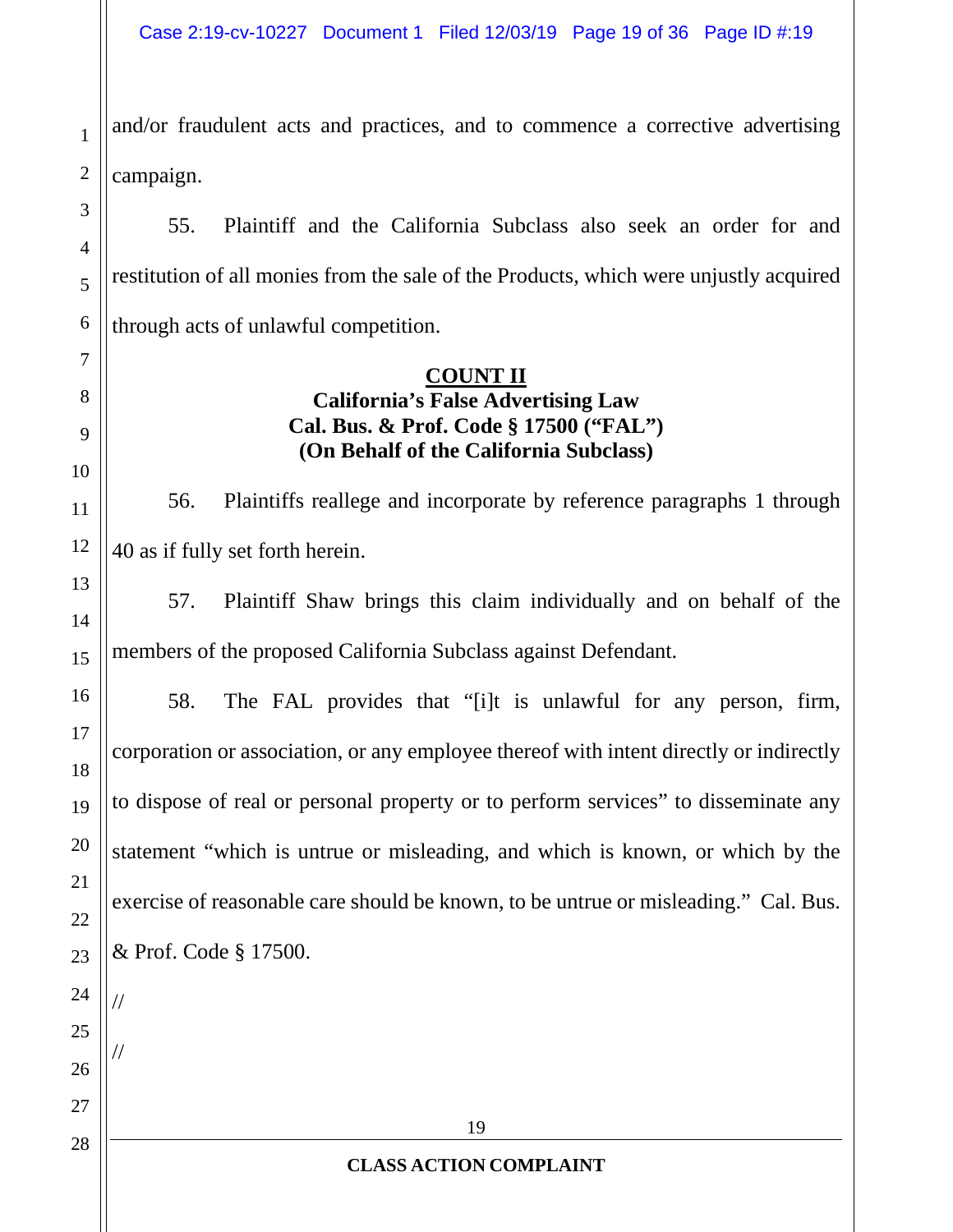59. It is also unlawful under the FAL to disseminate statements concerning property or services that are "untrue or misleading, and which is known, or which by the exercise of reasonable care should be known, to be untrue or misleading." Id. 60. As alleged herein, the advertisements, labeling, policies, acts, and

practices of Defendant relating to the Products misled consumers acting reasonably as to the ingredients and effectiveness of the Products.

61. Plaintiff suffered injury in fact as a result of Defendant's actions as set forth herein because she purchased the Products in reliance on Defendant's false and misleading labeling claims that the Products, among other things, that the Products contained the ingredients stated on the Products' labeling and moreover that the Products were labeled as legal dietary supplements with legal delivery instruction as claimed on the Products' labeling and Defendant's website.

62. Defendant's business practices as alleged herein constitute deceptive, untrue, and misleading advertising pursuant to the FAL because Defendant has advertised the Products in a manner that is untrue and misleading, which Defendant knew or reasonably should have known, and omitted material information from its advertising.

63. Defendant profited from its sale of the falsely and deceptively advertised Products to unwary consumers.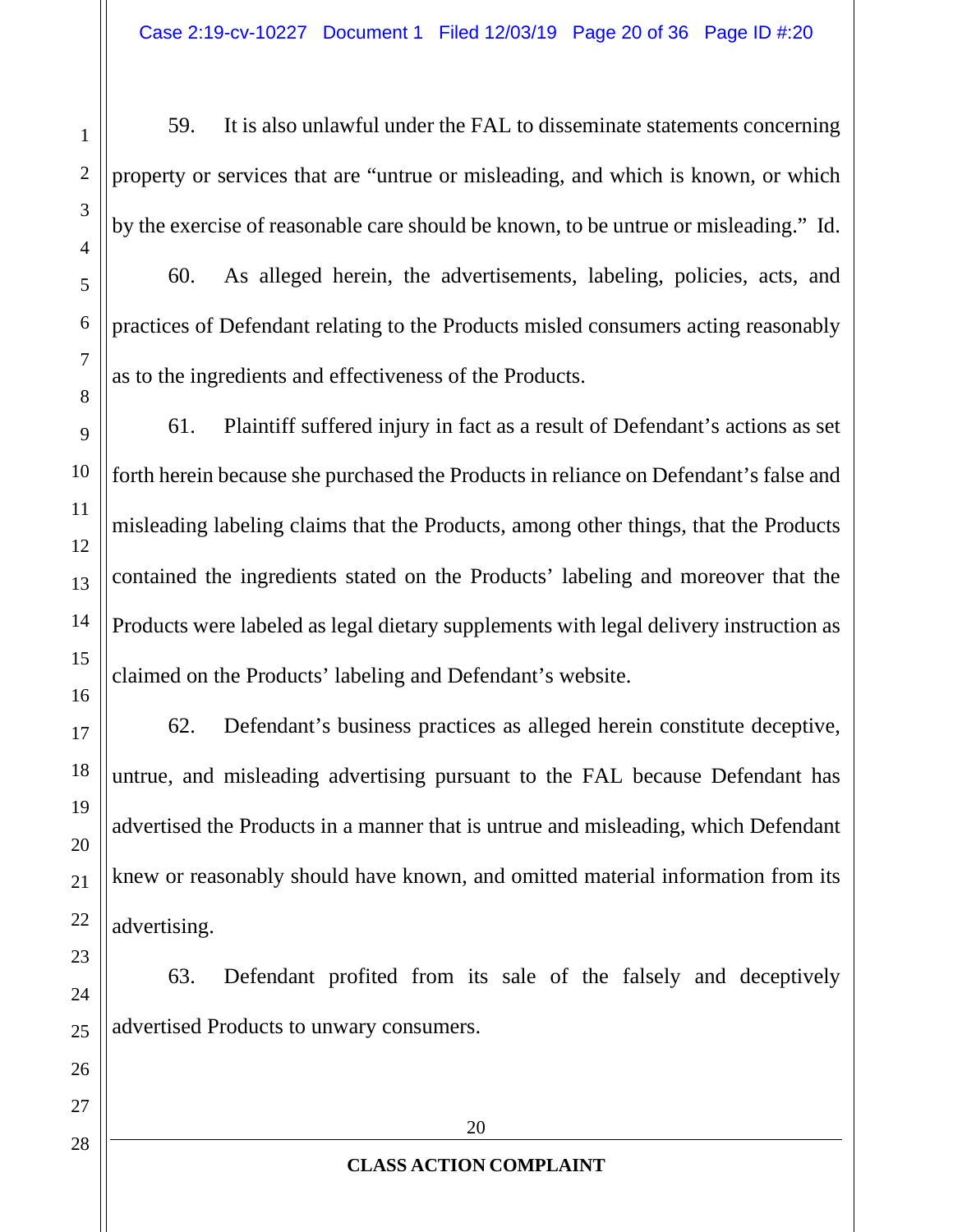Ш

| $\mathbf{1}$        | As a result, Plaintiff, the California Subclass, and the general public are<br>64.        |  |  |  |
|---------------------|-------------------------------------------------------------------------------------------|--|--|--|
| $\overline{2}$      | entitled to injunctive and equitable relief, restitution, and an order for the            |  |  |  |
| 3<br>$\overline{4}$ | disgorgement of the funds by which Defendant was unjustly enriched.                       |  |  |  |
| 5                   | Pursuant to Cal. Bus. & Prof. Code § 17535, Plaintiff, on behalf of<br>65.                |  |  |  |
| 6                   | herself and the California Subclass, seeks an order enjoining Defendant from              |  |  |  |
| $\overline{7}$<br>8 | continuing to engage in deceptive business practices, false advertising, and any other    |  |  |  |
| 9                   | act prohibited by law, including those set forth in this Complaint.                       |  |  |  |
| 10                  | <b>COUNT III</b>                                                                          |  |  |  |
| 11                  | <b>California's Consumer Legal Remedies Act</b><br>Cal. Civ. Code § 1750 et seq. ("CLRA") |  |  |  |
| 12                  | (On Behalf of the California Subclass)                                                    |  |  |  |
| 13                  | 66.<br>Plaintiffs reallege and incorporate by reference paragraphs 1 through              |  |  |  |
| 14<br>15            | 40 as if fully set forth herein.                                                          |  |  |  |
| 16                  | Plaintiff Shaw brings this claim individually and on behalf of the<br>67.                 |  |  |  |
| 17                  | members of the proposed California Subclass against Defendant.                            |  |  |  |
| 18<br>19            | The CLRA prohibits deceptive practices in connection with the conduct<br>68.              |  |  |  |
| 20                  | of a business that provides goods, property, or services primarily for personal,          |  |  |  |
| 21                  |                                                                                           |  |  |  |
| 22                  | family, or household purposes.                                                            |  |  |  |
| 23                  | Defendant's false and misleading labeling and other policies, acts, and<br>69.            |  |  |  |
| 24                  | practices were designed to, and did, induce the purchase and use of the Products for      |  |  |  |
| 25                  |                                                                                           |  |  |  |
| 26                  |                                                                                           |  |  |  |
| 27                  | 21                                                                                        |  |  |  |
| 28                  | <b>CLASS ACTION COMPLAINT</b>                                                             |  |  |  |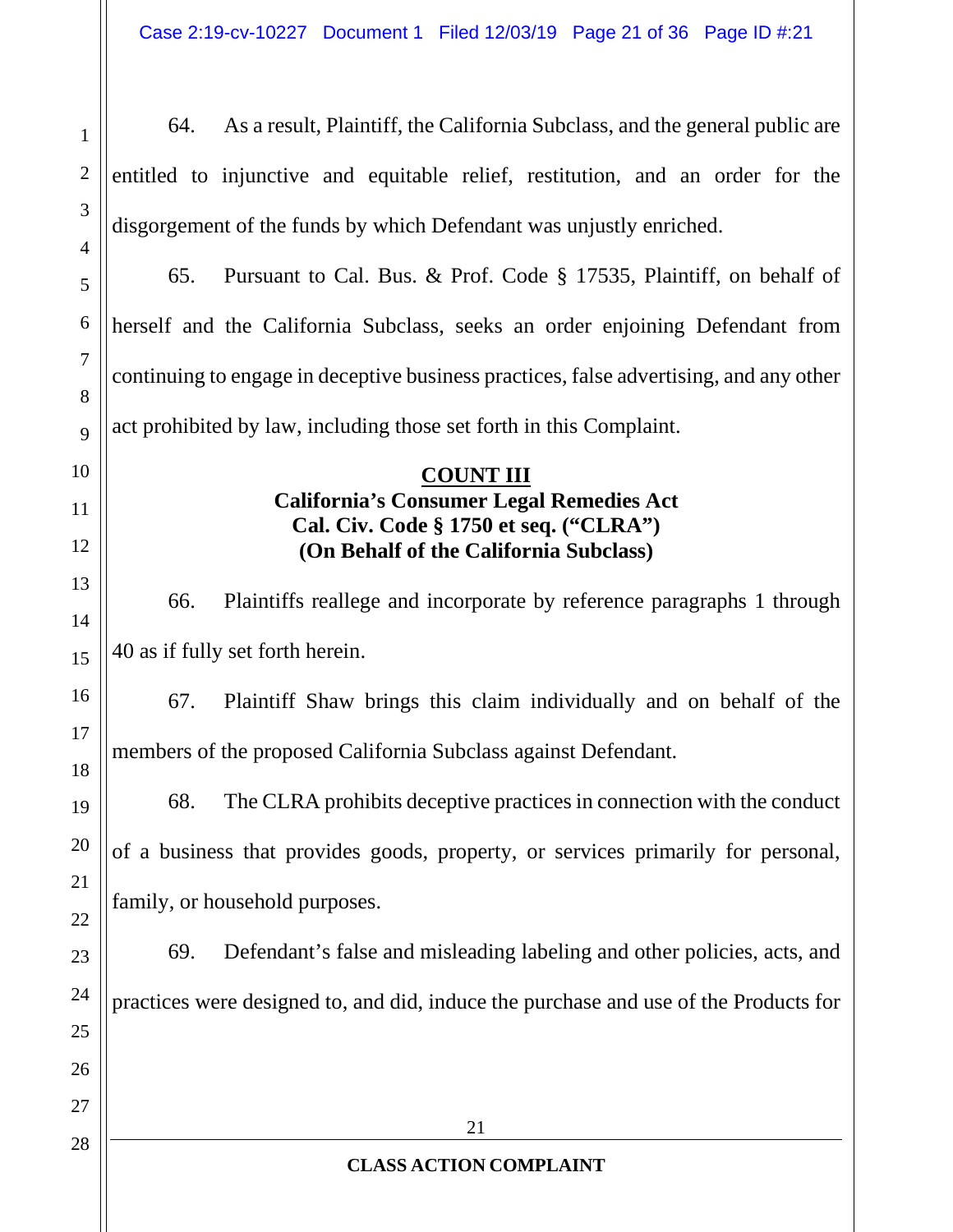| $\mathbf{1}$   | personal, family, or household purposes by Plaintiff and California Subclass                                                                               |  |  |  |  |
|----------------|------------------------------------------------------------------------------------------------------------------------------------------------------------|--|--|--|--|
| $\mathbf{2}$   | Members, and violated and continue to violate the following sections of the CLRA:                                                                          |  |  |  |  |
| 3              | a. $\S$ 1770(a)(5): representing that goods have characteristics, uses, or                                                                                 |  |  |  |  |
| $\overline{4}$ | benefits which they do not have;                                                                                                                           |  |  |  |  |
| 5<br>6         | b. $\S$ 1770(a)(7): representing that goods are of a particular standard,<br>quality, or grade if they are of another;                                     |  |  |  |  |
| $\tau$<br>8    | c. $\frac{8}{9}$ 1770(a)(9): advertising goods with intent not to sell them as<br>advertised; and                                                          |  |  |  |  |
| 9<br>10        | d. $\frac{1}{2}$ 1770(a)(16): representing the subject of a transaction has been<br>supplied in accordance with a previous representation when it has not. |  |  |  |  |
| 11<br>12       | 70.<br>Defendant profited from the sale of the falsely, deceptively, and                                                                                   |  |  |  |  |
| 13             | unlawfully advertised Products to unwary consumers.                                                                                                        |  |  |  |  |
| 14             | Defendant's wrongful business practices constituted, and constitute, a<br>71.                                                                              |  |  |  |  |
| 15<br>16       | continuing course of conduct in violation of the CLRA.                                                                                                     |  |  |  |  |
| 17             | Pursuant to the provisions of Cal. Civ. Code § 1782(a), Plaintiff will<br>72.                                                                              |  |  |  |  |
| 18             | provide a letter to Defendant concurrently with the filing of this Class Action                                                                            |  |  |  |  |
| 19<br>20       | Complaint or shortly thereafter with notice of its alleged violations of the CLRA,                                                                         |  |  |  |  |
| 21             | demanding that Defendant correct such violations, and providing it with the                                                                                |  |  |  |  |
| 22             | opportunity to correct its business practices. If Defendant does not thereafter correct                                                                    |  |  |  |  |
| 23<br>24       | its business practices, Plaintiff will amend (or seek leave to amend) the complaint to                                                                     |  |  |  |  |
| 25             | add claims for monetary relief, including restitution and actual damages under the                                                                         |  |  |  |  |
| 26             | <b>Consumers Legal Remedies Act.</b>                                                                                                                       |  |  |  |  |
| 27             | 22                                                                                                                                                         |  |  |  |  |
|                |                                                                                                                                                            |  |  |  |  |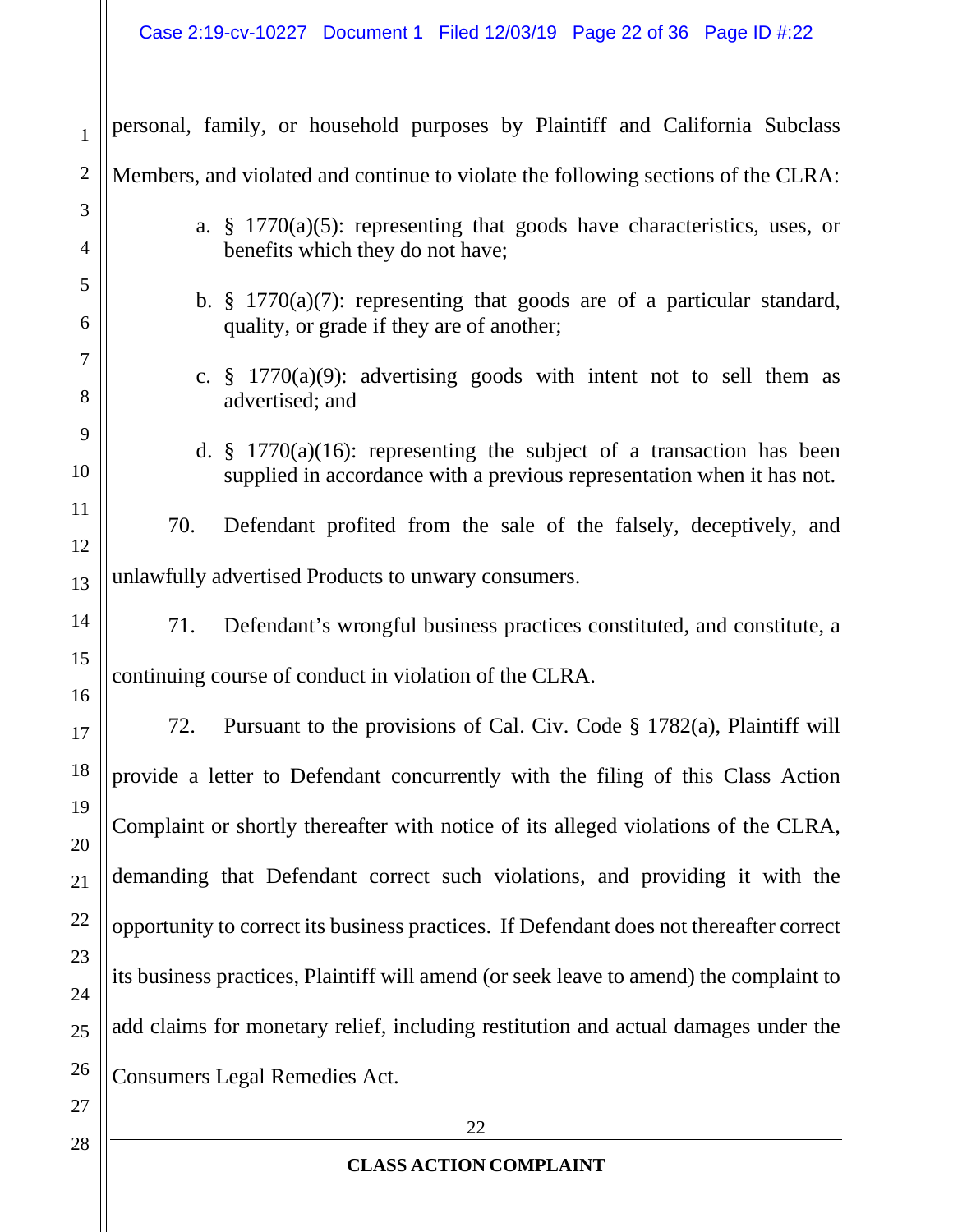Case 2:19-cv-10227 Document 1 Filed 12/03/19 Page 23 of 36 Page ID #:23

73. Pursuant to California Civil Code § 1780, Plaintiff seeks injunctive relief, her reasonable attorney fees and costs, and any other relief that the Court deems proper.

#### **COUNT IV**

### **Breach of Express Warranties Cal. Com. Code § 2313(1) (On Behalf of the California Subclass)**

74. Plaintiffs reallege and incorporate by reference paragraphs 1 through 40 as if fully set forth herein.

75. Plaintiff Shaw brings this claim individually and on behalf of the members of the proposed California Subclass against Defendant.

76. Through the Products' labels and advertising, Defendant made affirmations of fact or promises, or description of goods, described above, which were "part of the basis of the bargain," in that Plaintiff and the California Subclass purchased the Products in reasonable reliance on those statements. Cal. Com. Code § 2313(1).

77. Defendant breached the express warranties by selling Products that do not and cannot provide the promised benefits and moreover by selling Products that are illegally labeled as dietary supplements with illegal delivery instructions.

1

2

3

4

5

6

7

8

9

10

11

12

13

14

15

16

17

18

19

20

21

#### **CLASS ACTION COMPLAINT**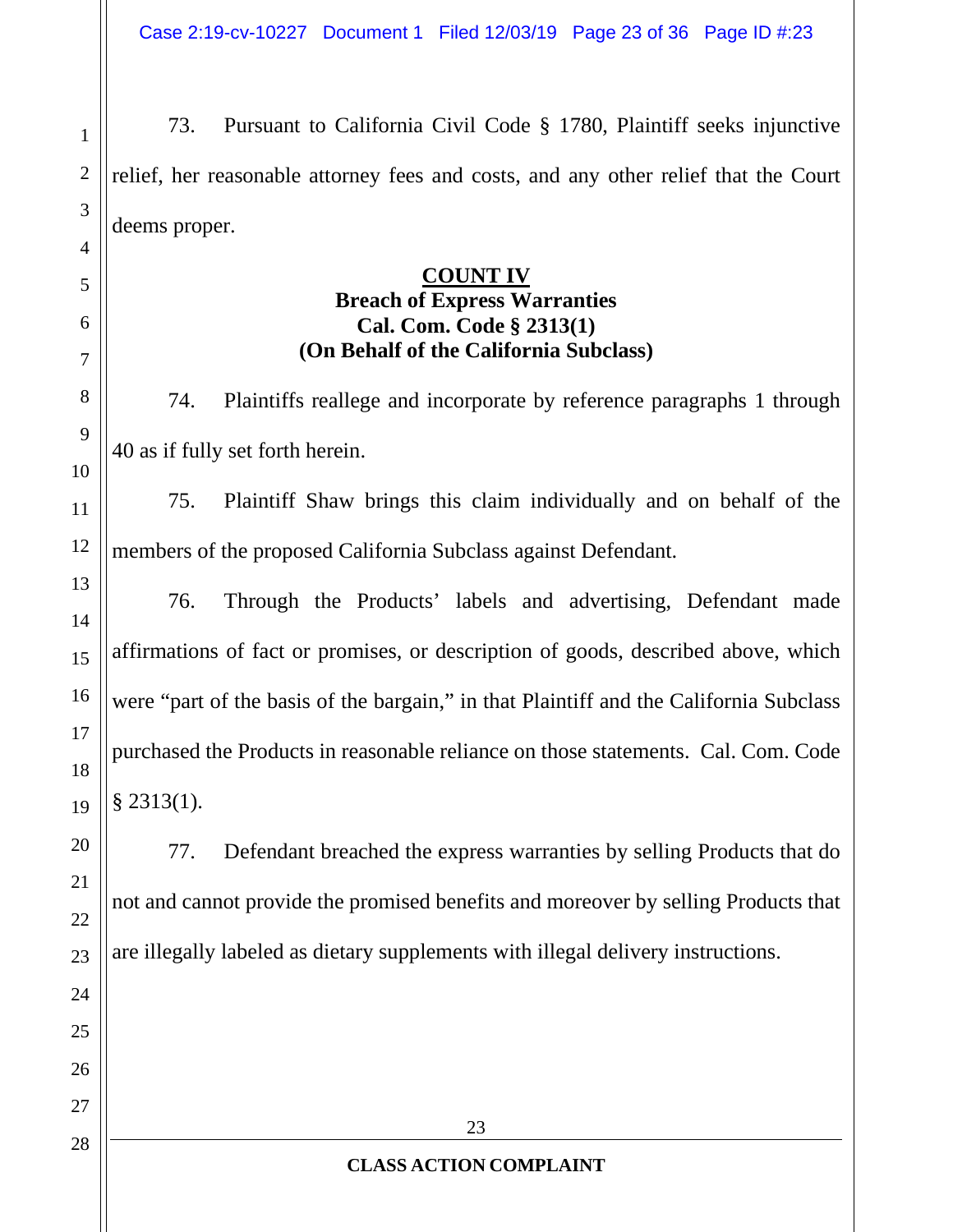78. Plaintiff and the California Subclass Members would not have purchased the Products had they known the true nature of the Products' ingredients and what the Products contained.

79. That breach actually and proximately caused injury in the form of the lost purchase price that Plaintiff and California Subclass members paid for the Products.

80. Furthermore, Defendant had actual knowledge of the defect in the Products purchased by Plaintiff, as well as the Products purchased by other members of the Class, because it had actual knowledge of the nature, ingredients and qualities of the ingredients in its Products by virtue of its own Products' testing and it knows that the affirmations and representations it makes concerning the nature, benefits, ingredients and quantities on the Products' labeling and Defendant's website and advertising is false.

81. As a result of Defendant's breach of warranty, Plaintiff and California Subclass Members have been damaged in the amount of the purchase price of the Products and any consequential damages resulting from the purchases.

27 28

1

2

3

4

5

6

7

8

9

10

11

12

13

14

15

16

17

18

19

20

21

22

//

//

//

//

23

24

25

26

# **CLASS ACTION COMPLAINT**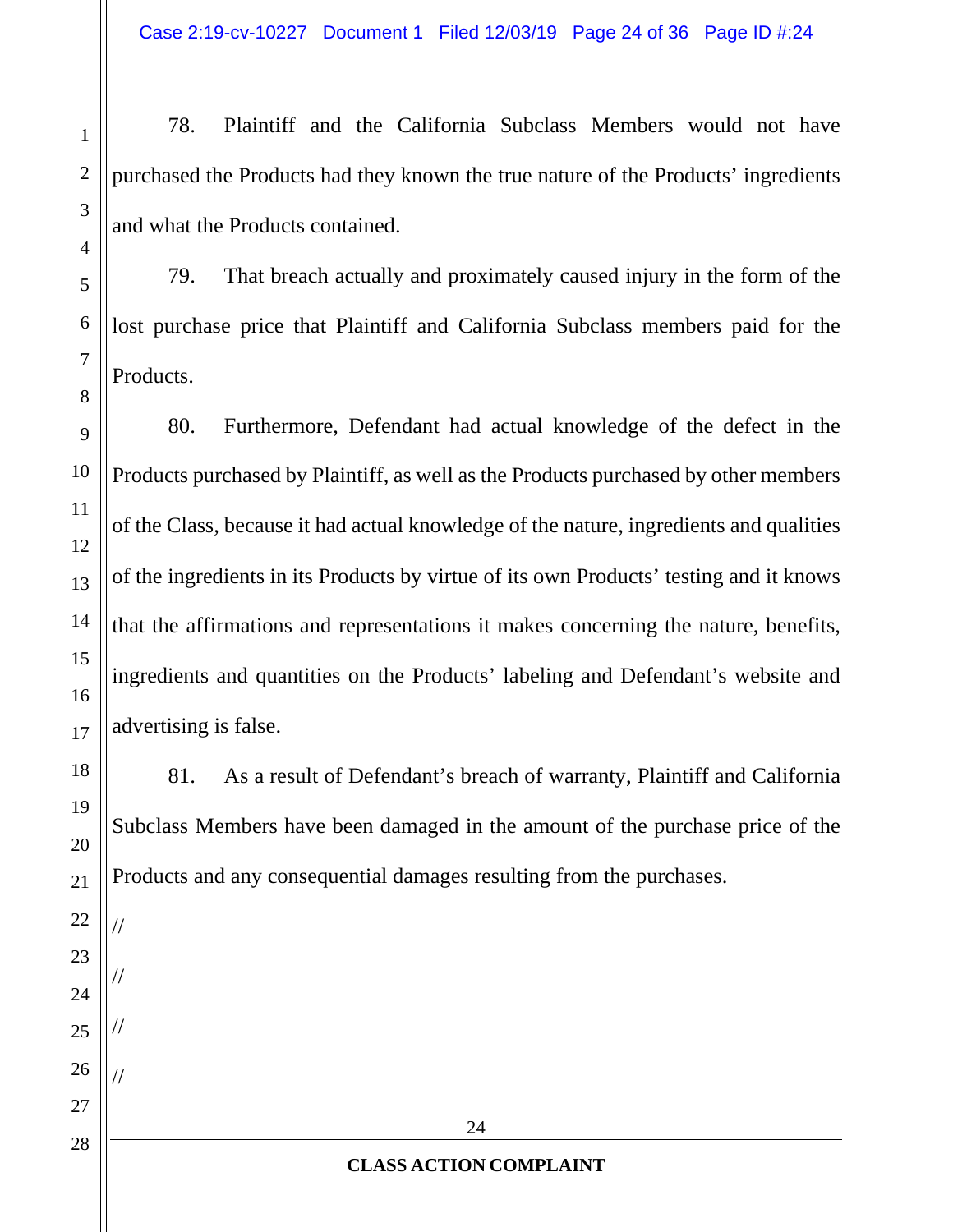### **COUNT V Breach of Implied Warranty of Merchantability Cal. Com. Code § 2314 (On Behalf of the California Subclass)**

82. Plaintiffs reallege and incorporate by reference paragraphs 1-40 as if fully set forth herein.

83. Plaintiff Shaw brings this claim individually and on behalf of the members of the proposed California Subclass against Defendant.

84. Defendant, through its acts and omissions set forth herein, in the sale, marketing, and promotion of the Products, made representations to Plaintiff and the California Subclass that, among other things, the Products were labeled as legal dietary supplements with legal delivery instructions.

85. Plaintiff and the California Subclass bought the Products manufactured, advertised, and sold by Defendant, as described herein.

86. Defendant is a merchant with respect to the goods of this kind which were sold to Plaintiff and the California Subclass Members, and there was, in the sale to Plaintiff and other consumers, an implied warranty that those goods were merchantable.

87. However, Defendant breached that implied warranty in that the Products provide no benefits, as set forth in detail herein.

1

2

3

4

5

6

7

8

9

10

11

12

13

14

15

16

17

18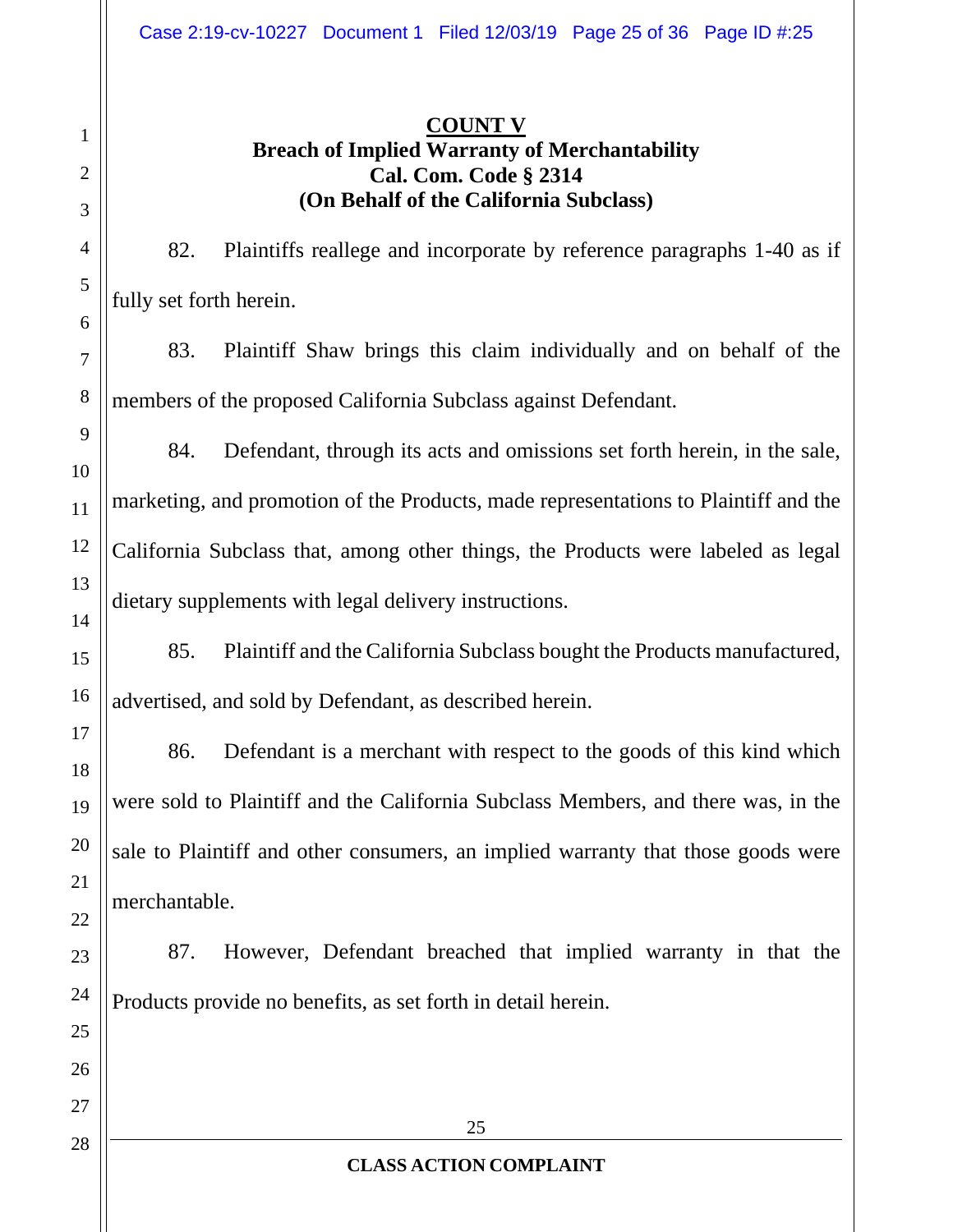88. As an actual and proximate result of Defendant's conduct, Plaintiff and the California Subclass did not receive goods as impliedly warranted by Defendant to be merchantable in that they did not conform to promises and affirmations made on the container or label of the goods nor are they fit for their ordinary purpose of providing the benefits as promised.

89. Plaintiff and the California Subclass have sustained damages as a proximate result of the foregoing breach of implied warranty in the amount of the Products' purchase prices.

#### **COUNT VI Breach of Express Warranties Ariz. Rev. Stat. § 47-2313,** *et seq***. (On Behalf of the Arizona Subclass)**

90. Plaintiffs reallege and incorporate by reference paragraphs 1 through 40 as if fully set forth herein.

91. Plaintiff Colette brings this claim individually and on behalf of the members of the proposed Arizona Subclass against Defendant.

92. Through the Products' labels and advertising, Defendant made affirmations of fact or promises, or description of goods, described above, which were "part of the basis of the bargain," in that Plaintiff and the Arizona Subclass purchased the Products in reasonable reliance on those statements. Ariz. Rev. Stat.  $§$  47-2313(A)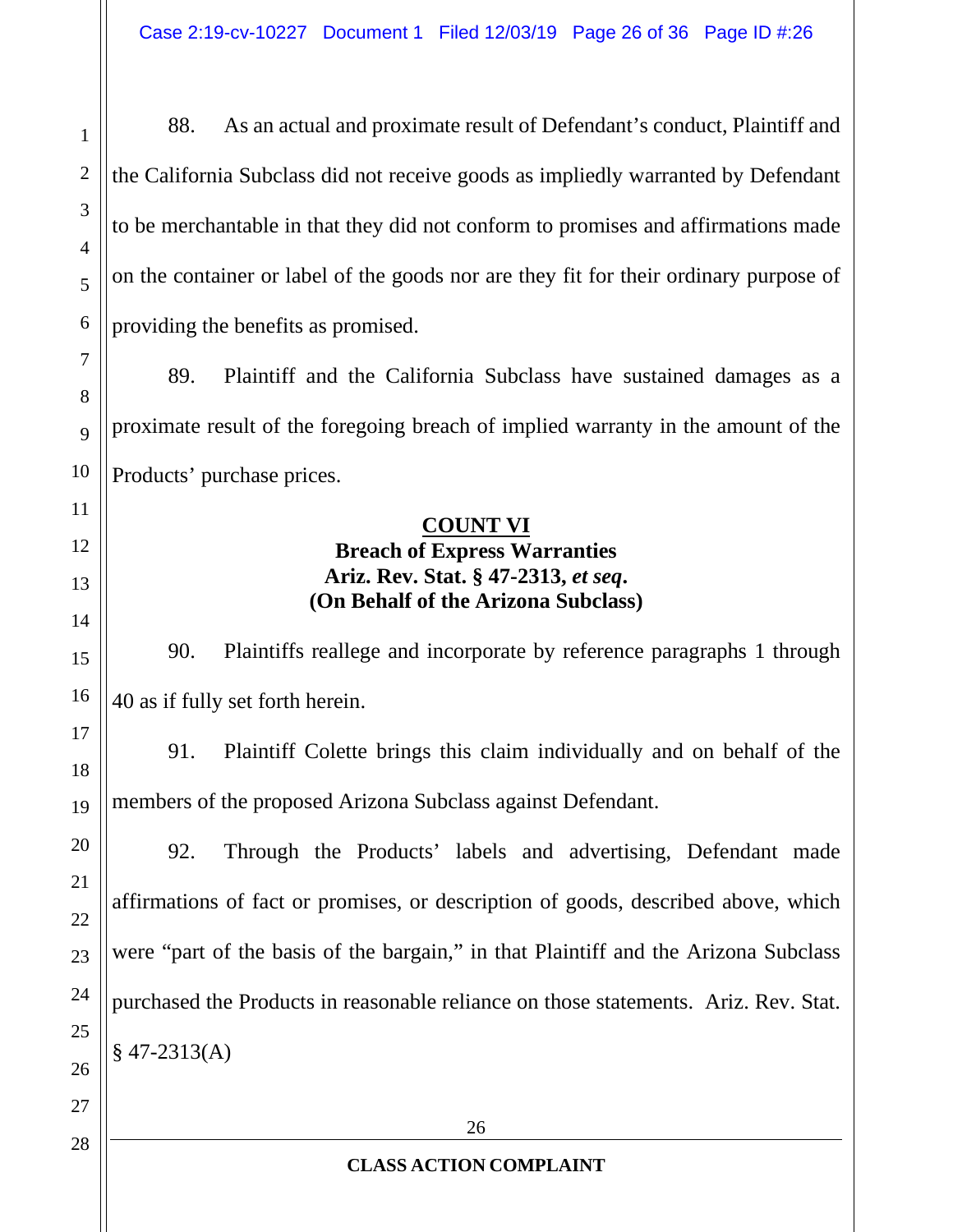93. Defendant breached the express warranties by selling Products that do not and cannot provide the promised benefits and moreover by selling Products that are illegally labeled as dietary supplements with illegal delivery instructions.

94. Plaintiff and the Arizona Subclass Members would not have purchased the Products had they known the true nature of the Products' ingredients and what the Products contained.

95. That breach actually and proximately caused injury in the form of the lost purchase price that Plaintiff and Arizona Subclass members paid for the Products.

96. Furthermore, Defendant had actual knowledge of the defect in the Products purchased by Plaintiff, as well as the Products purchased by other members of the Arizona Subclass, because it had actual knowledge of the nature, ingredients and qualities of the ingredients in its Products by virtue of its own Products' testing and it knows that the affirmations and representations it makes concerning the nature, benefits, ingredients and quantities on the Products' labeling and Defendant's website and advertising is false.

97. As a result of Defendant's breach of warranty, Plaintiff and Arizona Subclass Members have been damaged in the amount of the purchase price of the Products and any consequential damages resulting from the purchases.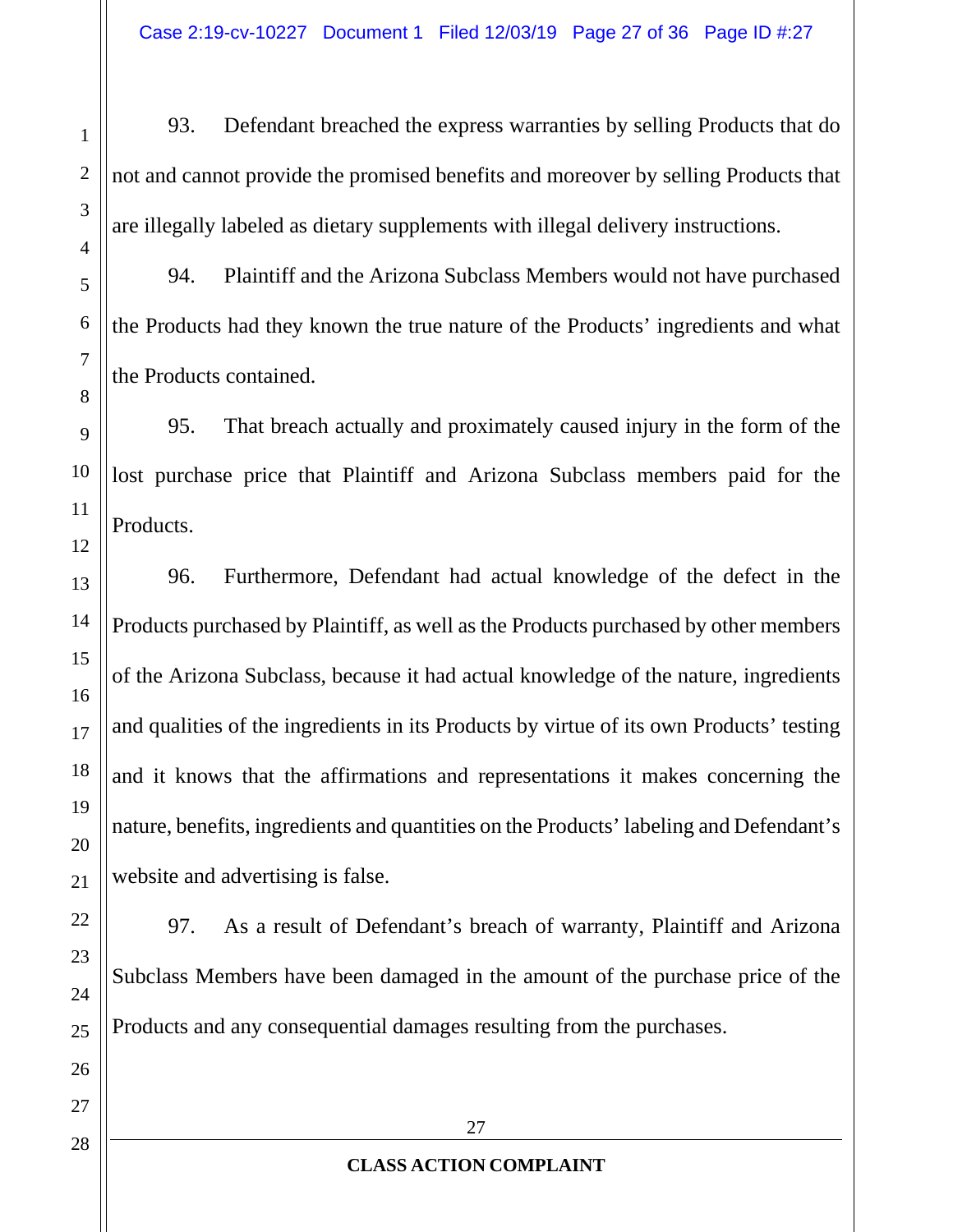### **COUNT VII Breach of Implied Warranty of Merchantability Ariz. Rev. Stat. § 47-2314,** *et seq***. (On Behalf of the Arizona Subclass)**

98. Plaintiffs reallege and incorporate by reference paragraphs 1-40 as if fully set forth herein.

99. Plaintiff Colette brings this claim individually and on behalf of the members of the proposed Arizona Subclass against Defendant.

100. Defendant, through its acts and omissions set forth herein, in the sale, marketing, and promotion of the Products, made representations to Plaintiff and the Arizona Subclass that, among other things, that the Products were labeled as legal dietary supplements with legal delivery instructions.

101. Plaintiff and the Arizona Subclass bought the Products manufactured, advertised, and sold by Defendant, as described herein.

102. Defendant is a merchant with respect to the goods of this kind which were sold to Plaintiff and the Arizona Subclass, and there was, in the sale to Plaintiff and other consumers, an implied warranty that those goods were merchantable.

103. However, Defendant breached that implied warranty in that the Products provide no benefits, as set forth in detail herein, and more the Products are actually labeled as illegal dietary supplements with illegal delivery instructions.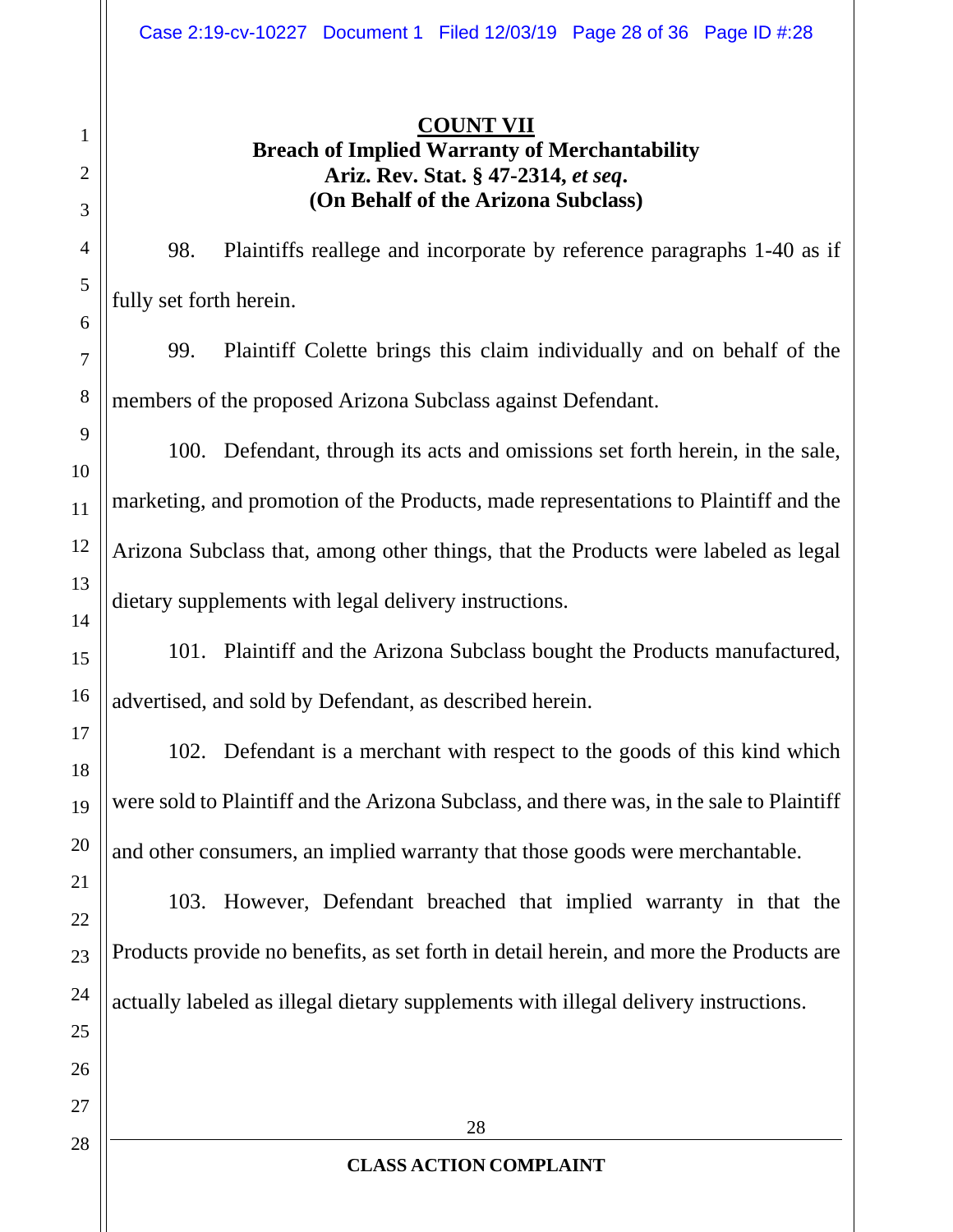104. As an actual and proximate result of Defendant's conduct, Plaintiff and the Arizona Subclass did not receive goods as impliedly warranted by Defendant to be merchantable in that they did not conform to promises and affirmations made on the container or label of the goods nor are they fit for their ordinary purpose of providing the benefits as promised.

105. Plaintiff and the Arizona Subclass have sustained damages as a proximate result of the foregoing breach of implied warranty in the amount of the Products' purchase prices.

#### **COUNT VIII Violation of Arizona Consumer Fraud Act, Ariz. Rev. Stat. § 44-1521,** *et seq***. (On behalf of the Arizona Subclass)**

106. Plaintiffs reallege and incorporate by reference paragraphs 1-40 as if fully set forth herein.

107. Plaintiff Colette brings this claim individually and on behalf of the members of the proposed Arizona Subclass against Defendant.

108. The Arizona Consumer Fraud Act ("ACFA"), Ariz. Rev. Stat. § 44- 1521, *et seq*. was in full force and effect during the relevant time period applicable to this Complaint.

109. Plaintiff and the Arizona Subclass are consumers within the meaning of the ACFA given that Defendant's business activities involve trade or commerce,

1

2

3

4

5

6

7

8

9

10

11

12

13

14

15

16

17

18

19

20

21

22

23

24

25

26

### **CLASS ACTION COMPLAINT**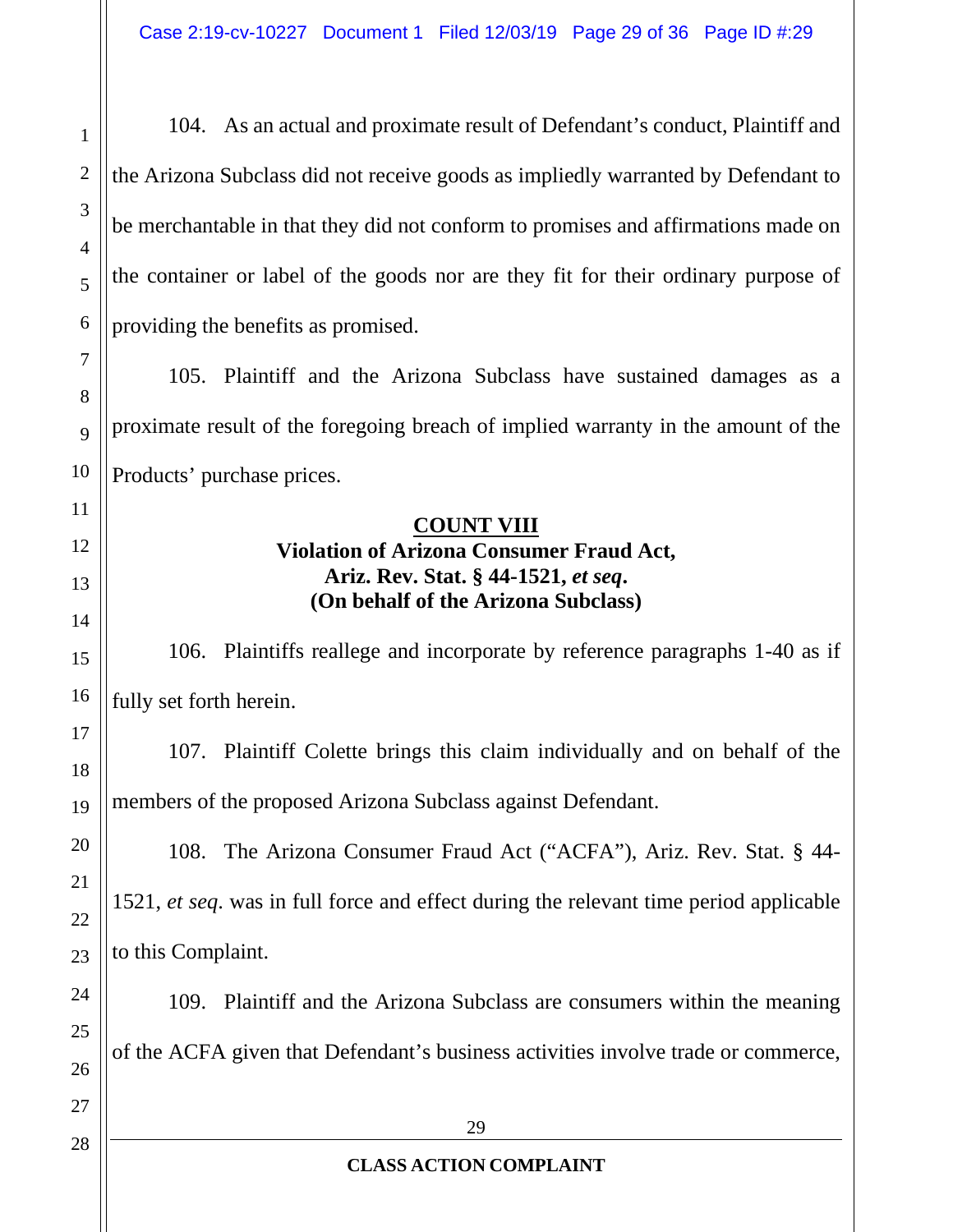are addressed to the market generally, and otherwise implicate consumer protection concerns.

110. Defendant's CBD Products are merchandise within the meaning of the Act, and Defendant is engaged in trade or commerce within the meaning of the ACFA.

111. The ACFA states, in relevant part, as follows:

The act, use or employment by any person of any deception, deceptive act or practice, fraud, false pretense, false promise, misrepresentation, or concealment, suppression or omission of any material fact with intent that others rely upon such concealment, suppression or omission, in connection with the sale or advertisement of any merchandise whether or not any person has in fact been misled, deceived or damaged thereby, is declared to be an unlawful practice.

112. When Defendant developed, manufactured, marketed, and sold the CBD Products, it was involved in the conduct of trade and commerce under the ACFA.

113. As alleged herein, the advertisements, labeling, policies, acts, and practices of Defendant relating to the CBD Products misled consumers acting reasonably as to the nature, ingredients and effectiveness of the CBD Products, and moreover, that the CBD Products were legal dietary supplements with legal delivery instructions when, in fact, they were not.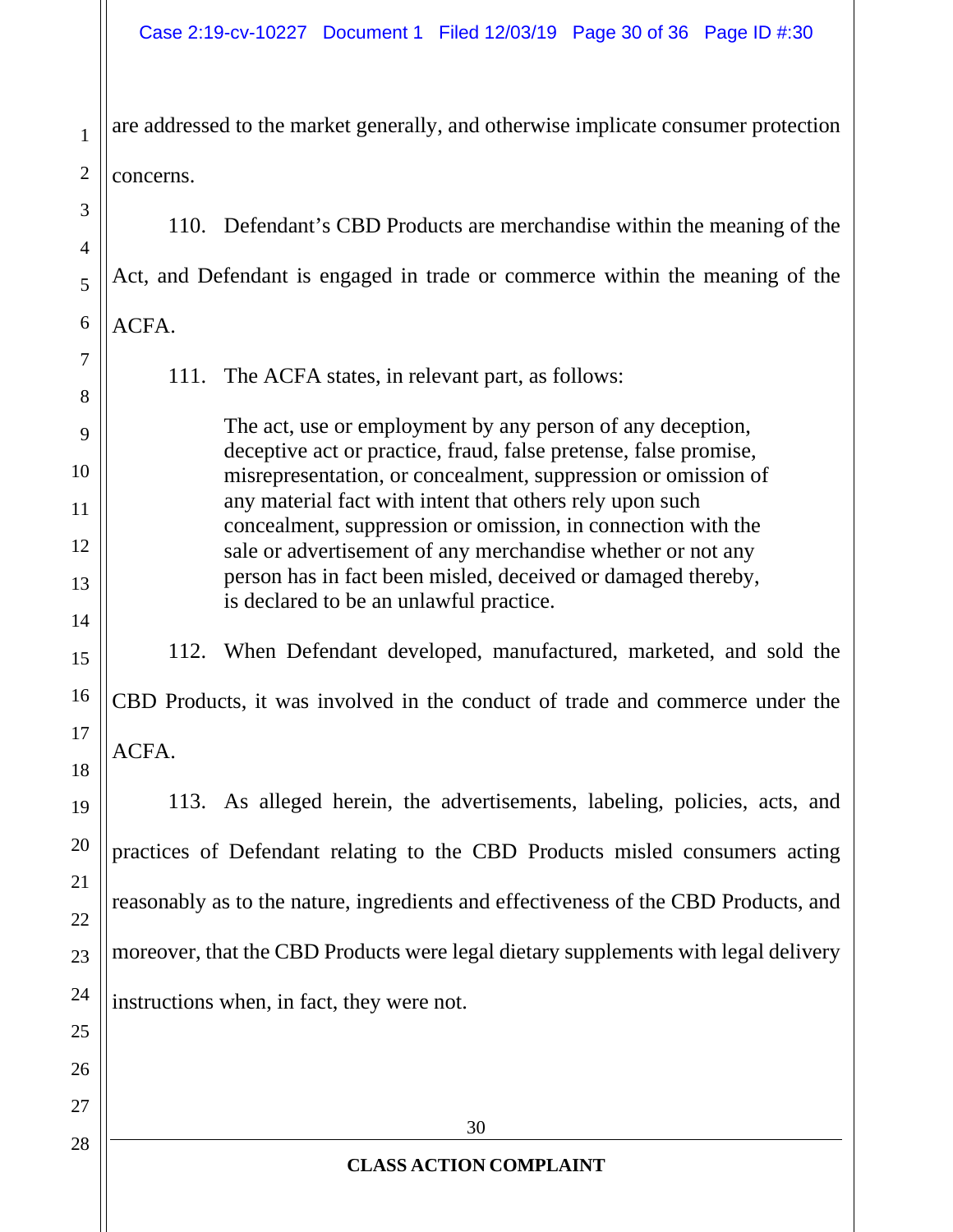114. Defendant concealed its knowledge of the true nature, ingredients and effectiveness from consumers like Plaintiff and the Arizona Subclass Members and instead sold the misrepresented CBD Products as legal dietary supplements with legal delivery instructions for normal use.

115. Defendant's intentional misrepresentations, omissions and concealments of material fact constitute unfair and/or deceptive practices in violation of the ACFA. Specifically, Defendant violated the ACFA when it sold the misrepresented CBD Products as illegal dietary supplements with illegal delivery instructions.

116. Defendant's deceptive practices including, but not limited to, the marketing of the CBD Products, were designed to induce Plaintiff and the Arizona Subclass members to purchase the CBD Products.

117. Plaintiff suffered injury in fact as a result of Defendant's actions as set forth herein because she purchased the Products in reliance on Defendant's false and misleading labeling claims that the Products, among other things, contained the ingredients stated on the Products' labeling and moreover that the Products were legal dietary supplements with legal delivery instructions as claimed on the Products' labeling and Defendant's website.

118. Defendant's business practices as alleged herein constitute deceptive, untrue, and misleading advertising pursuant to the ACFA because Defendant has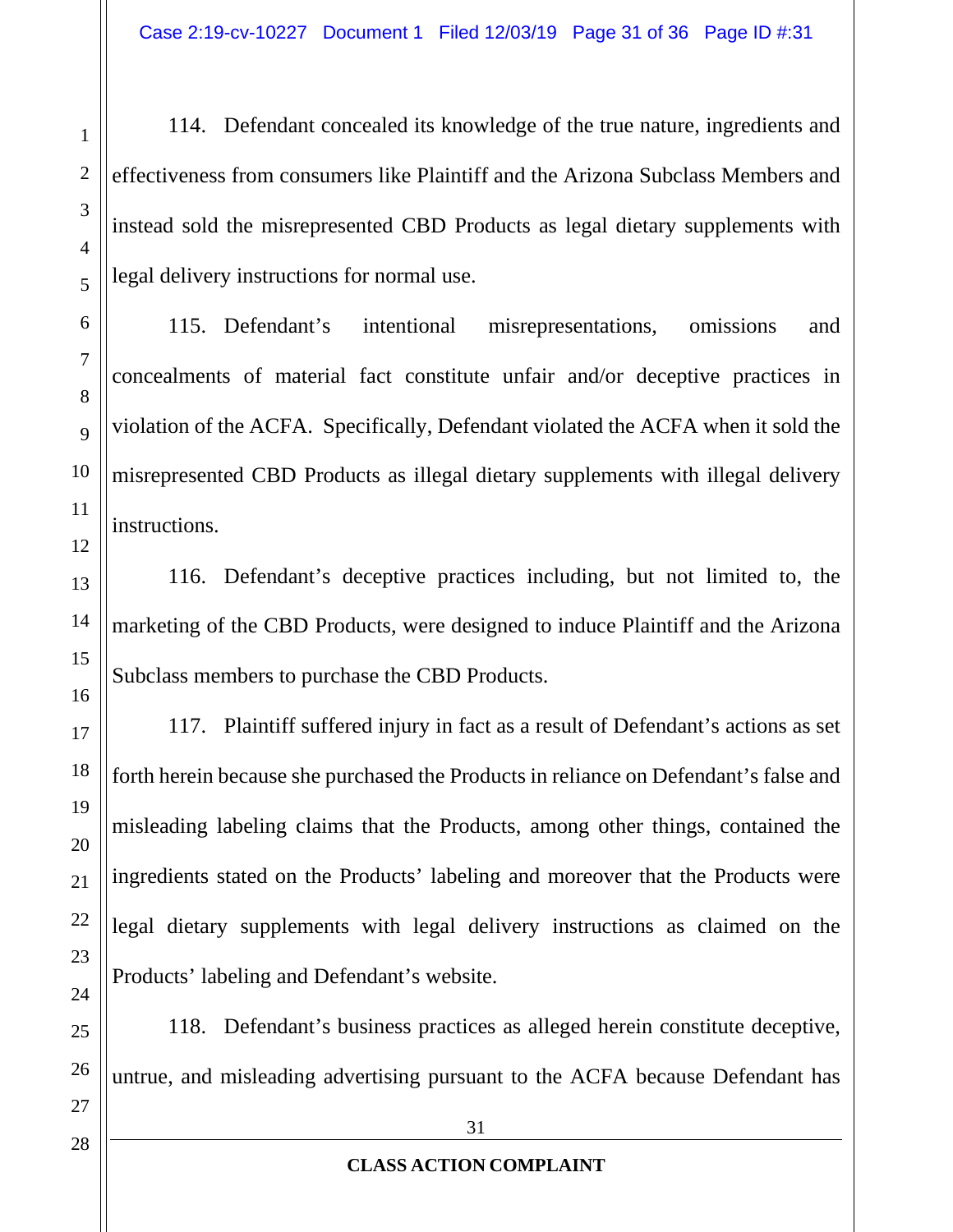advertised the Products in a manner that is untrue and misleading, which Defendant knew or reasonably should have known, and omitted material information from its advertising.

119. Defendant profited from its sale of the falsely and deceptively advertised the CBD Products to unwary consumers.

120. Had Defendant disclosed the true nature and quality of the CBD Products, Plaintiff and the Arizona Subclass Members would not have purchased the CBD Products.

121. Defendant continues to violate the ACFA through its repeated and continued misrepresentations.

122. As a direct and proximate result of Defendant's unfair acts or practices alleged herein, Plaintiff and Arizona Subclass members were damaged in the amount of the purchase price of the Products and any consequential damages resulting from the purchases.

//

//

//

//

//

//

#### **CLASS ACTION COMPLAINT**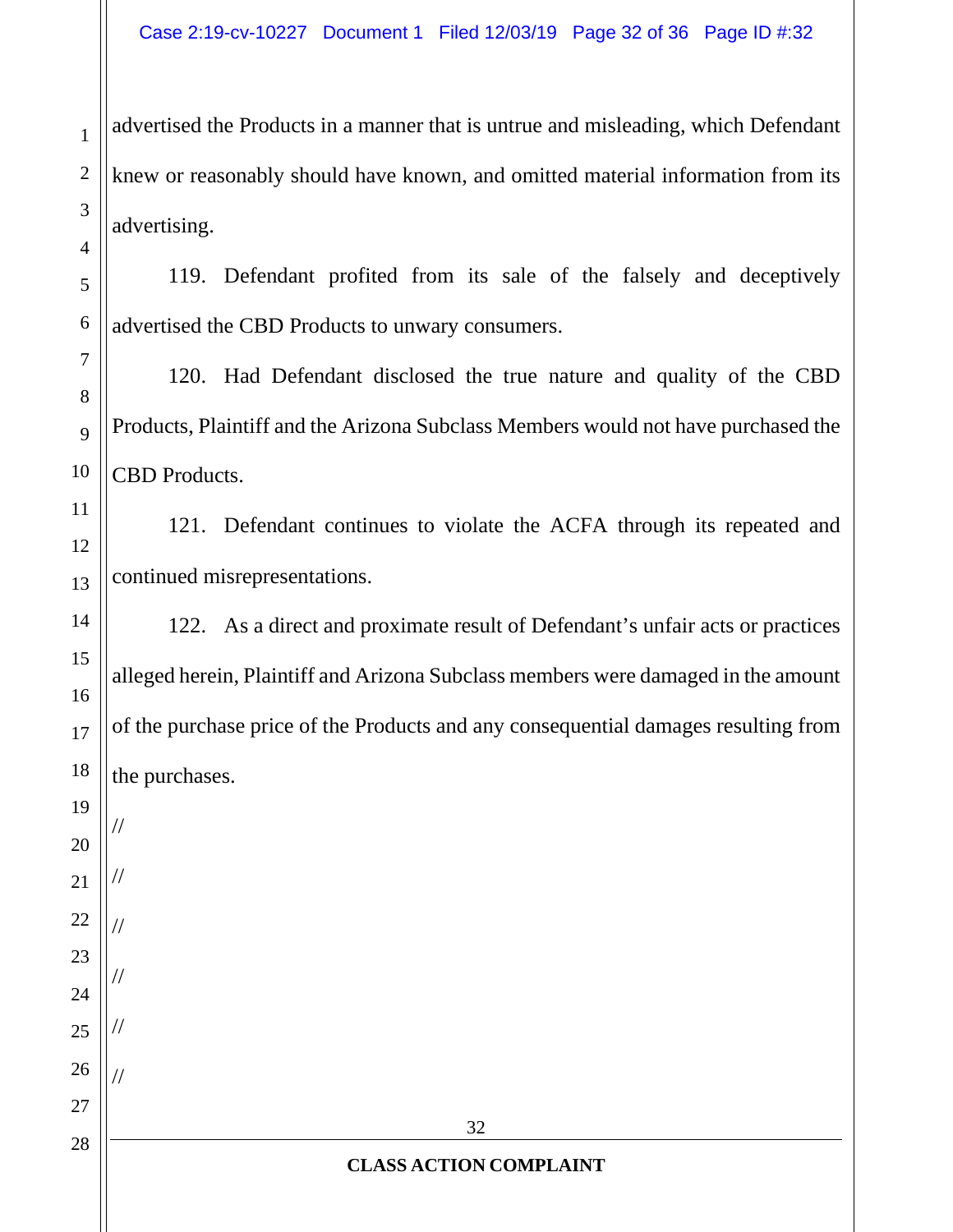### **COUNT IX**

#### **Declaratory Relief Under the Declaratory Judgment Act (On Behalf of the Nationwide Class or, Alternatively, the California Subclass and/or Arizona Subclass)**

123. Plaintiffs reallege and incorporate by reference paragraphs 1-40 as if fully set forth herein.

124. Plaintiffs Shaw and Colette bring this cause of action on behalf of the Nationwide Class and/or the California Subclass and/or Arizona Subclass.

125. Declaratory relief is intended to minimize "the danger of avoidable loss

and unnecessary accrual of damages." 10B Charles Alan Wright, Arthur R. Miller

12 & Mary Kay Kane, Federal Practice and Procedure § 2751 (3d ed. 1998).

126. Pursuant to 28 U.S.C. § 2201, *et seq*., there is an actual controversy

between Defendant and Plaintiffs concerning whether:

- a. Defendant has misrepresented the nature, ingredients and effectiveness of the Products; and
- b. Defendant knew or should have known of the misrepresentations regarding the efficacy of the Products.

127. Pursuant to 28 U.S.C. § 2201, the Court may "declare the rights and legal relations of any interested party seeking such declaration, whether or not further relief is or could be sought."

128. Despite findings which have proven Defendant's representations false, Defendant continues to represent the nature, ingredients and effectiveness of the



1

2

3

4

5

6

7

8

9

10

11

13

14

15

16

17

18

19

20

21

22

23

24

25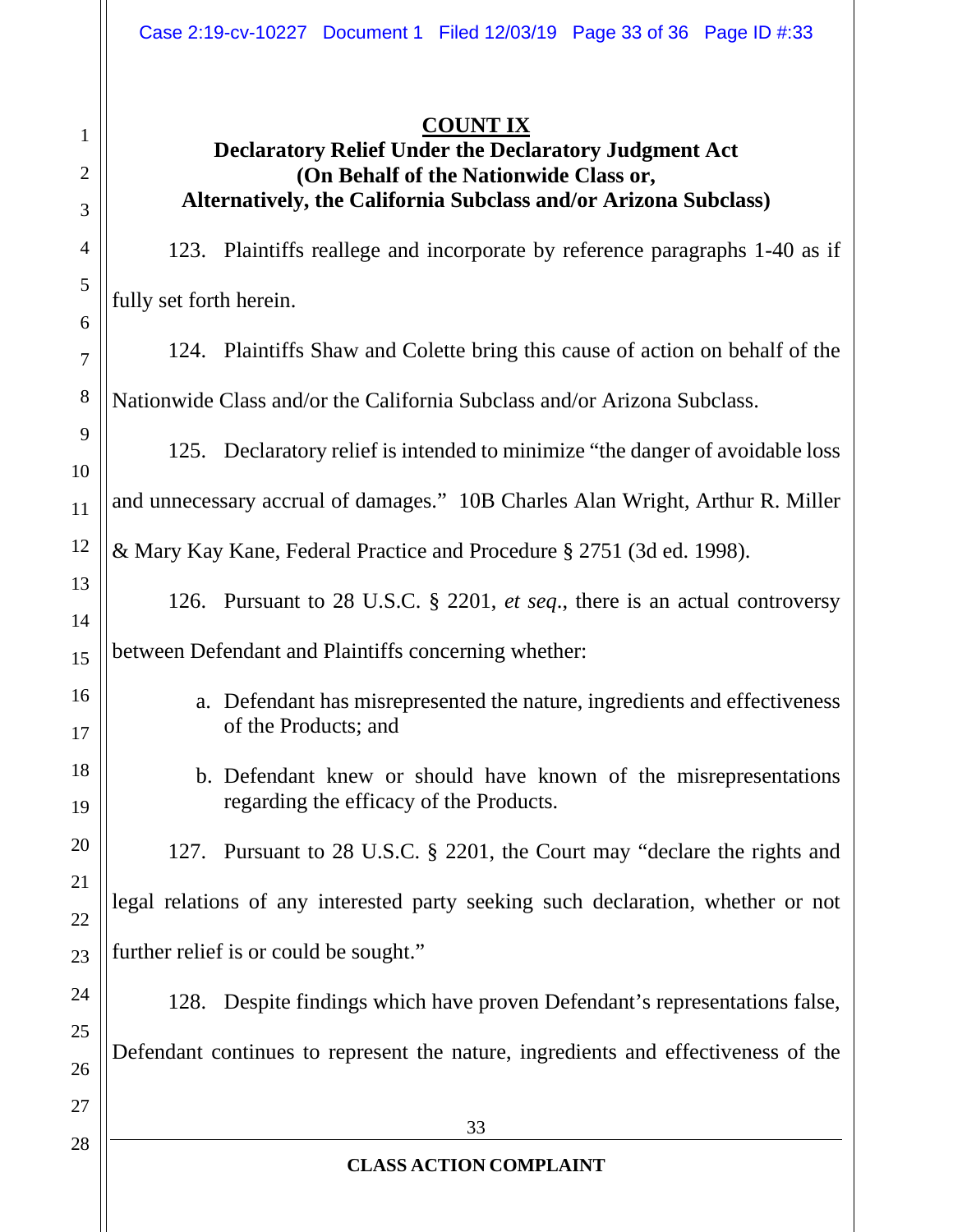Products, specifically labeling the Products as illegal "dietary supplements" and has otherwise failed to correct those misrepresentations.

129. Accordingly, based on Defendant's repeated and continued misrepresentations, Plaintiffs seek a declaration that Defendant has misrepresented the nature, ingredients and effectiveness of the Products and that its actions are unlawful.

130. The declaratory relief requested herein will generate common answers that will settle the controversy related to the misrepresented labeling of the Products. There is an economy to resolving these issues as they have the potential to eliminate the need for continued and repeated litigation.

# **PRAYER FOR RELIEF**

WHEREFORE, Plaintiffs pray that this case be certified and maintained as a

class action and for judgment to be entered against Defendant as follows:

- A. Enter an order certifying the proposed Class (and subclasses, if applicable), designating Plaintiffs as the class representatives, and designating the undersigned as class counsel;
- B. Enter an order awarding Plaintiffs and the class members their actual damages, treble damages, and/or any other form of monetary relief provided by law, except that no monetary relief is presently sought for violations of the Consumers Legal Remedies Act;
	- C. Declare that Defendant is financially responsible for notifying all Class members of the problems with the Products;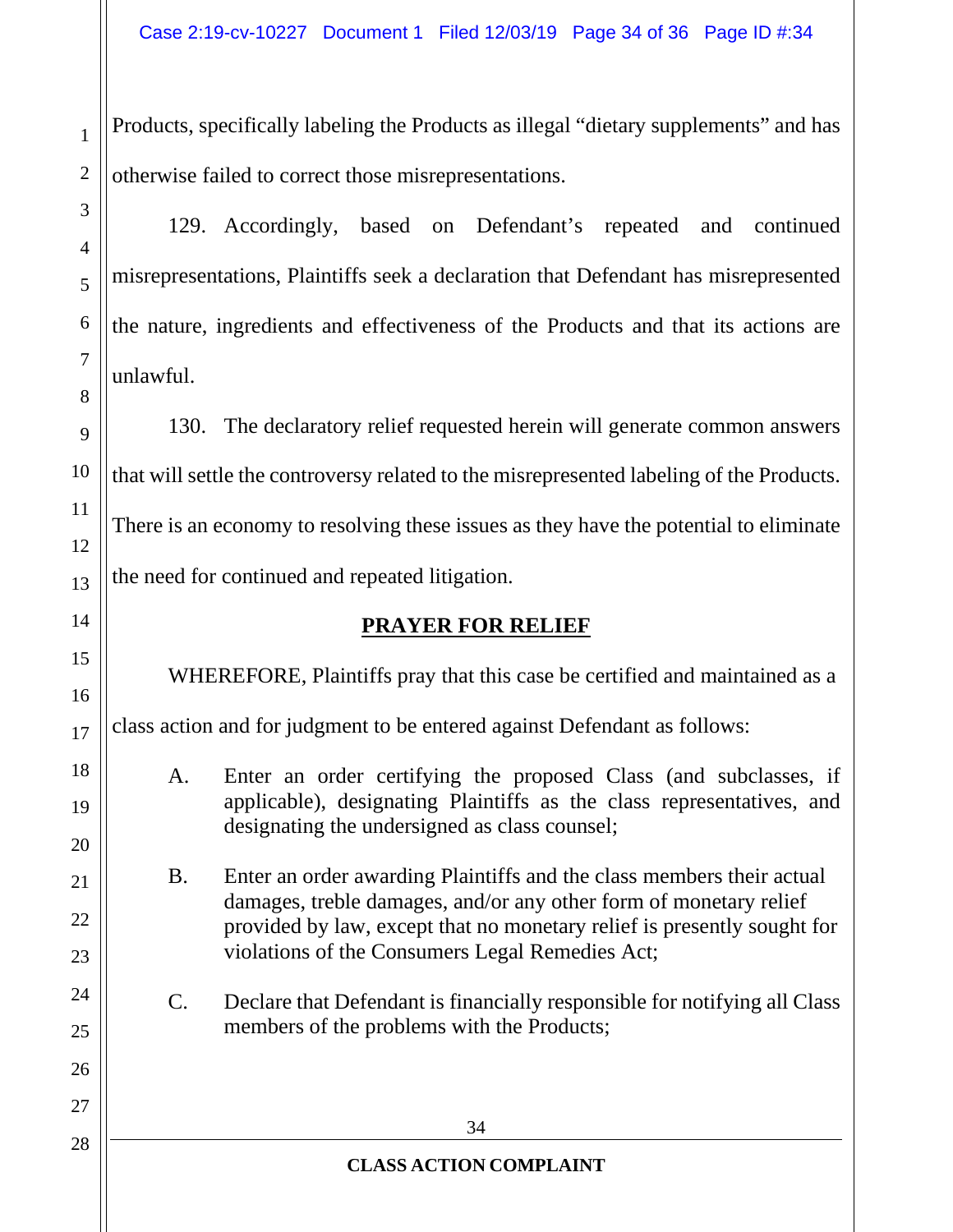$\mathbf{I}$ 

| $\mathbf 1$<br>$\overline{2}$ | D.                                                                 |                                                     | Declare that Defendant must disgorge, for the benefit of the Class, all<br>or part of the ill-gotten profits it received from the sale of the Products, |  |  |
|-------------------------------|--------------------------------------------------------------------|-----------------------------------------------------|---------------------------------------------------------------------------------------------------------------------------------------------------------|--|--|
|                               |                                                                    |                                                     | or order Defendant to make full restitution to Plaintiffs and the<br>members of the Class, except that no monetary relief is presently sought           |  |  |
| 3                             |                                                                    | for violations of the Consumers Legal Remedies Act; |                                                                                                                                                         |  |  |
| $\overline{4}$                |                                                                    |                                                     |                                                                                                                                                         |  |  |
| 5<br>6                        | E.                                                                 |                                                     | Defendant shall audit and reassess all prior customer claims regarding<br>the Products, including claims previously denied in whole or in part;         |  |  |
| 7                             | F.                                                                 | judgment interest as allowed under the law;         | An order awarding Plaintiffs and the classes pre-judgment and post-                                                                                     |  |  |
| 8                             |                                                                    |                                                     |                                                                                                                                                         |  |  |
| 9                             | G.                                                                 |                                                     | For reasonable attorneys' fees and reimbursement of all costs for the<br>prosecution of this action, including expert witness fees; and                 |  |  |
| 10                            | H.                                                                 |                                                     |                                                                                                                                                         |  |  |
| 11                            |                                                                    | appropriate.                                        | For such other and further relief as this Court deems just and                                                                                          |  |  |
| 12                            |                                                                    | <b>JURY DEMAND</b>                                  |                                                                                                                                                         |  |  |
| 13                            | Plaintiffs hereby demand a trial by jury on all issues so triable. |                                                     |                                                                                                                                                         |  |  |
| 14                            |                                                                    |                                                     |                                                                                                                                                         |  |  |
| 15                            |                                                                    | Dated: December 3, 2019                             | Respectfully Submitted,                                                                                                                                 |  |  |
| 16                            |                                                                    |                                                     | By: /s/ Jonathan Shub                                                                                                                                   |  |  |
| 17                            |                                                                    |                                                     | Jonathan Shub (CA Bar                                                                                                                                   |  |  |
| 18                            |                                                                    |                                                     | #237708)                                                                                                                                                |  |  |
|                               |                                                                    |                                                     | Kevin Laukaitis*                                                                                                                                        |  |  |
| 19                            |                                                                    |                                                     | KOHN, SWIFT & GRAF,<br><b>P.C.</b>                                                                                                                      |  |  |
| 20                            |                                                                    |                                                     | 1600 Market Street, Suite 2500                                                                                                                          |  |  |
| 21                            |                                                                    |                                                     | Philadelphia, PA 19103                                                                                                                                  |  |  |
|                               |                                                                    |                                                     | Tel: 215-238-1700                                                                                                                                       |  |  |
| 22                            |                                                                    |                                                     | jshub@kohnswift.com                                                                                                                                     |  |  |
| 23                            |                                                                    |                                                     | klaukaitis@kohnswift.com                                                                                                                                |  |  |
| 24                            |                                                                    |                                                     | Nick Suciu III*                                                                                                                                         |  |  |
| 25                            |                                                                    |                                                     | <b>BARBAT, MANSOUR &amp;</b>                                                                                                                            |  |  |
| 26                            |                                                                    |                                                     | <b>SUCIU PLLC</b>                                                                                                                                       |  |  |
|                               |                                                                    |                                                     | 1644 Bracken Rd.                                                                                                                                        |  |  |
| 27                            |                                                                    | 35                                                  |                                                                                                                                                         |  |  |
| 28                            | <b>CLASS ACTION COMPLAINT</b>                                      |                                                     |                                                                                                                                                         |  |  |
|                               |                                                                    |                                                     |                                                                                                                                                         |  |  |